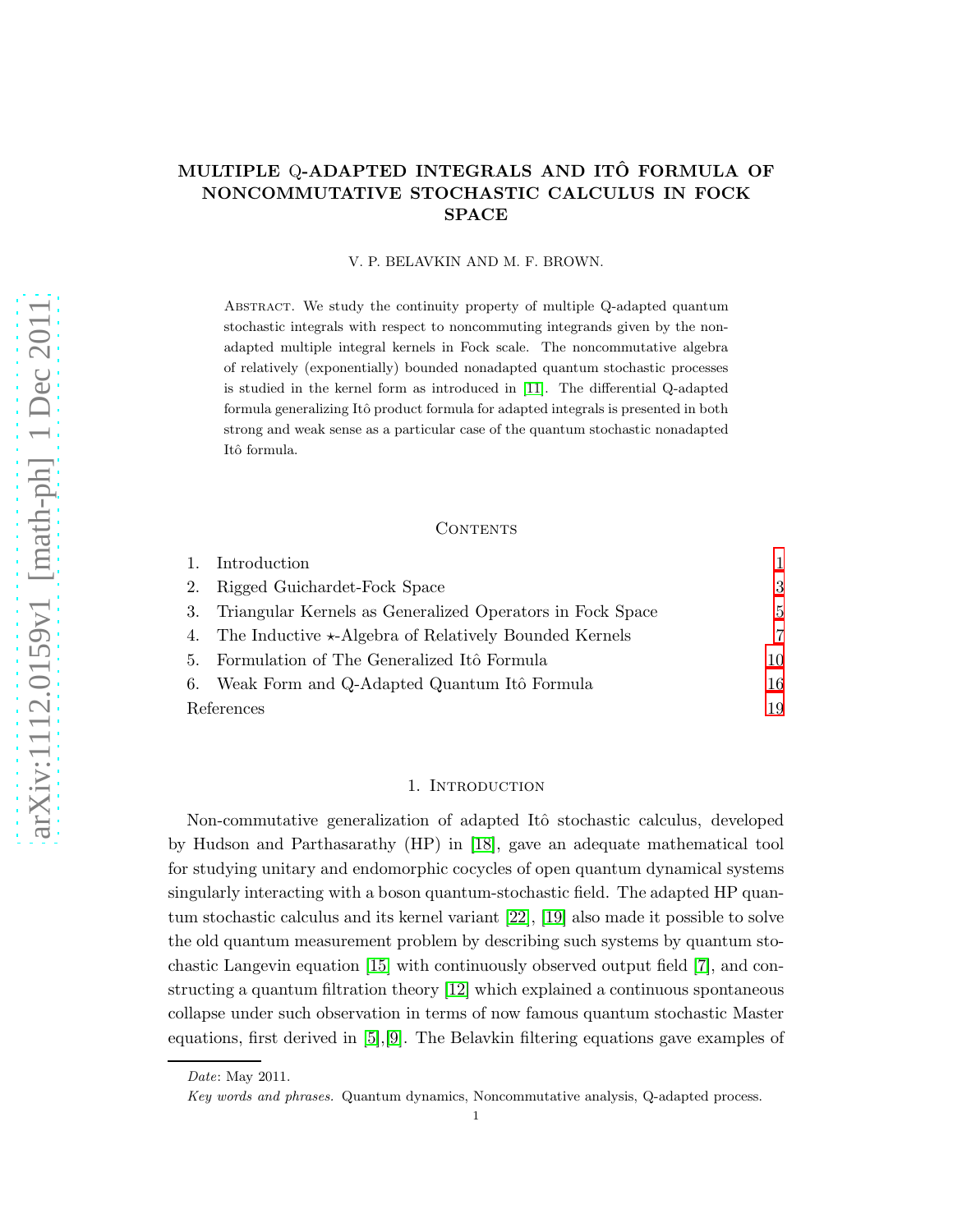quantum stochastic non-unitary, even nonlinear, non-stationary, adapted evolution equations in Hilbert and operator spaces normalized only in the mean as the exponential martingales. Their solutions require a proper definition of chronologically ordered unbounded quantum stochastic exponentials of noncommuting operators and maps which cannot be studied within the original HP-calculus approach and its extensions  $[1],[2],[24]$  $[1],[2],[24]$  $[1],[2],[24]$  $[1],[2],[24]$  to the bounded QS (quantum stochastic) semi-martingales. Moreover, the perturbation theory for such evolutions, usually studied by applying Duhamel principle in non-stochastic case, requires the development of quantum nonadapted calculus, since the stochastic Duhamel formula cannot be written in terms of the adapted stochastic integral even in the classical case. In order to solve these problems, a more general Fock scale approach to quantum stochastic calculus and integration was developed in  $[4]$ , $[11]$ , $[13]$  which does not require the usual boundedness and adaptedness of the stochastic integrands and the resulting quantum integral semimartingales. Based on the canonical Pseudo-Poisson representation of quantum Itô algebra discovered by Belavkin in  $[4]$ , the Fock scale analysis gives a simple constructive expression of the quantum functional Itô formula and is essentially basis free, allowing a unified algebraic treatment of any, even infinite number of quantum noise modes.

In this paper we give a brief overview of nonadapted quantum stochastic calculus closely following the nonadapted quantum Itô formula part of the paper  $[13]$ , but consider the case of Q-adapted quantum stochastic integrals introduced in [\[3\]](#page-18-4) in the natural Fock scale of Hilbert spaces as a special nonadapted case of [\[13\]](#page-19-10). To this end we shall explore the Belavkin notation for indefinite  $\star$ -algebraic structure of the kernel calculus as the general property of a natural pseudo-Euclidean representation for Schürmann's tripples associated with infinitely divisible states, obtained by Belavkin for the general nonstationary case in  $[13]$ . As a particular case of non-adapted Itô formula we establish a non-commutative Q-adapted generalization of the adapted Itô formula that is the principal formula of the classical stochastic calculus. In the  $Q = I$  case this formula coincides with the well-known Hudson-Parthasarathy formula [\[18\]](#page-19-1) for the product of a pair of non-commuting quantum processes and gives its functional extension. In the commutative case this gives a Q-adapted generalization of the Itô formula for classical stochastic processes as the case of the general nonadapted classical Itô formula, first obtained in the case of Wiener integrals in a weak form by classical stochastic methods by Nualart [\[23\]](#page-19-11). We also note that Fock scales are also used in the stochastic analysis of classical white noise by Hida, Kuo, Pothoff, Streit, starting from [\[17\]](#page-19-12),[\[25\]](#page-19-13), and independently by Berezanskii and Kondrat'ev, starting from [\[14\]](#page-19-14). However, while the classical stochastic analysis is mostly concerned with the study of the generalized stochastic functionals in nuclear Fock scales, the quantum noise analysis is concerned with the analysis of generalized operators (kernels) in nonnuclear Fock scale which was first introduced by Belavkin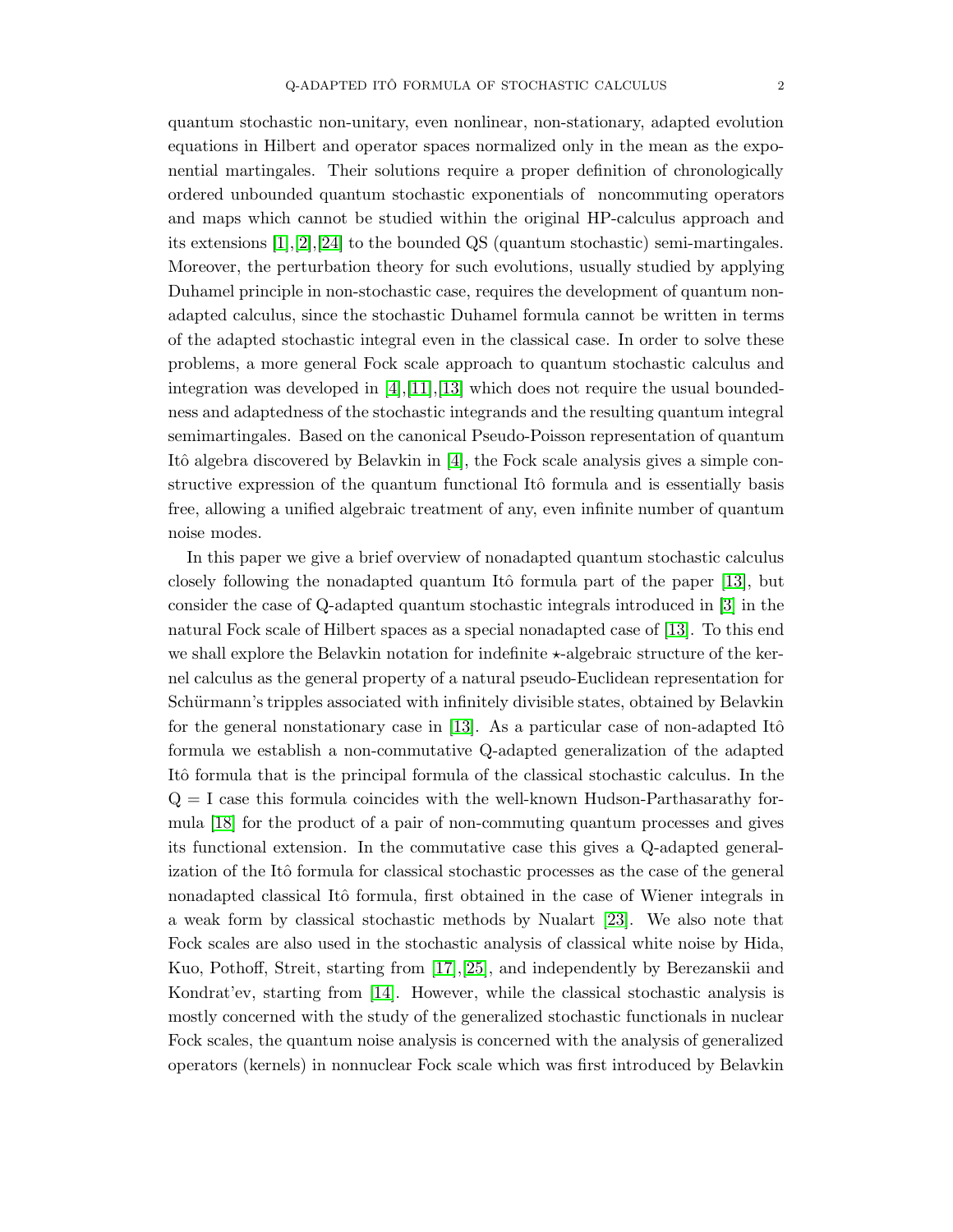[\[4\]](#page-18-3),[\[11\]](#page-19-0),[\[13\]](#page-19-10) and recently used also by Ji and Obata in their abstract Fock space approach to nondifferential quantum stochastic analysis.

Here we shall consider mostly differetial problems of quantum stochastic analysis, adopting Guichardet representation of Fock space as  $L^2$ -space over the finite subsets from a nonatomic measure space, regarding these subsets as almost totally ordered chains following the notation from  $[11],[13]$  $[11],[13]$ . In this notation the integral quantum stochastic calculus is similar in spirit to the kernel calculus of Maassen-Lindsay-Meyer [\[19\]](#page-19-3), [\[22\]](#page-19-2), with the difference that all the main objects are constructed not in terms of Maassen-Meyer kernels but in terms of the operators kernels represented in the Fock state space. In this unifying approach we employ a much more general notion of multiple stochastic integral, non-adapted in general, but focusing on Qadapted processes, which reduces to the notion of the kernel representation of an operator only in the case of a scalar (non-random) operator integrand. The possibility of defining a non-adapted single integral in terms of the kernel calculus in the case of quantum single mode noise was shown independently by Belavkin [\[4\]](#page-18-3) and Lindsay [\[20\]](#page-19-15), but the general repeated and the multiple nonadapted integrals were first introduced and studied within the quantum stochastic analysis in Fock scales in [\[11\]](#page-19-0),[\[13\]](#page-19-10).

#### 2. Rigged Guichardet-Fock Space

<span id="page-2-0"></span>Let  $(\mathbb{X}, \lambda)$  be an essentially ordered space, that is, a measurable space  $\mathbb{X}$  with a σ-finite measure  $\lambda$ : ξ<sub>X</sub> ∋  $\Delta$  →  $\lambda$  ( $\Delta$ ) ≥ 0 and an ordering relation  $x \leq x'$  with the property that any *n*-tuple  $(x_1, \ldots, x_n) \in \mathbb{X}^n$  can be identified up to a permutation with a chain  $\vartheta = \{x_1 < \cdots < x_n\}$  modulo the product measure  $\prod_{i=1}^n dx_i$  of  $dx :=$  $\lambda$  (dx). In particular we consider the order induced by the linear order in  $\mathbb{R}_+$  by a measurable map  $t : \mathbb{X} \to \mathbb{R}_+$  relatively to which  $\lambda$  is absolutely continuous with respect to the Lebesque measure dt on  $\mathbb{R}_+$ , then  $x < x' \Leftrightarrow t(x) < t(x')$ , where  $t(x)$ is identified with the time of the point  $x$ .

We shall identify the finite chains  $\vartheta$  with increasingly indexed *n*-tuples  $s \equiv$  $(x_1,...,x_n)$  with  $x_i \in \mathbb{X}, x_1 < \cdots < x_n$ , denoting by  $\mathcal{X} = \sum_{n=0}^{\infty} \mathcal{X}_n$  the set of all finite chains as the union of the sets

$$
\mathcal{X}_n = \{ \mathbf{s} \in \mathbb{X}^n : x_1 < \cdots < x_n \}
$$

with  $\mathcal{X}_0 = \{\emptyset\}$  containing the only one element  $\emptyset \in \mathcal{X}_0$ , the empty chain  $\emptyset = \mathbb{X}^0$ identified with empty subset of X. We introduce a measure 'element'  $d\theta = \prod_{x \in \theta} dx$ on X induced by the direct sum  $\bigoplus_{n=0}^{\infty} \lambda^{\otimes n}(\Delta_n), \Delta_n \in \mathfrak{F}_{\mathbb{X}}^{\otimes n}$  of product measures  $ds = \prod_{i=1}^{n} dx_i$  on  $\mathbb{X}^n$  with the unit mass  $d\theta = 1$  at the only atomic point  $\theta = \emptyset$ .

Let  $\{\mathfrak{k}_x : x \in \mathbb{X}\}\$  be a family of Hilbert spaces  $\mathfrak{k}_x$ , let  $\mathfrak{p}_0$  be an additive semigroup of nonnegative essentially measurable locally bounded functions  $q : \mathbb{X} \to \mathbb{R}_+$  with zero included  $0 \in \mathfrak{p}_0$ , and let  $\mathfrak{p}_1 = \{1+q_0 : q_0 \in \mathfrak{p}_0\}$ . We denote by  $K_\star(q)$  the Hilbert space of essentially measurable vector-functions  $k : x \mapsto k(x) \in \mathfrak{k}_x$  which are square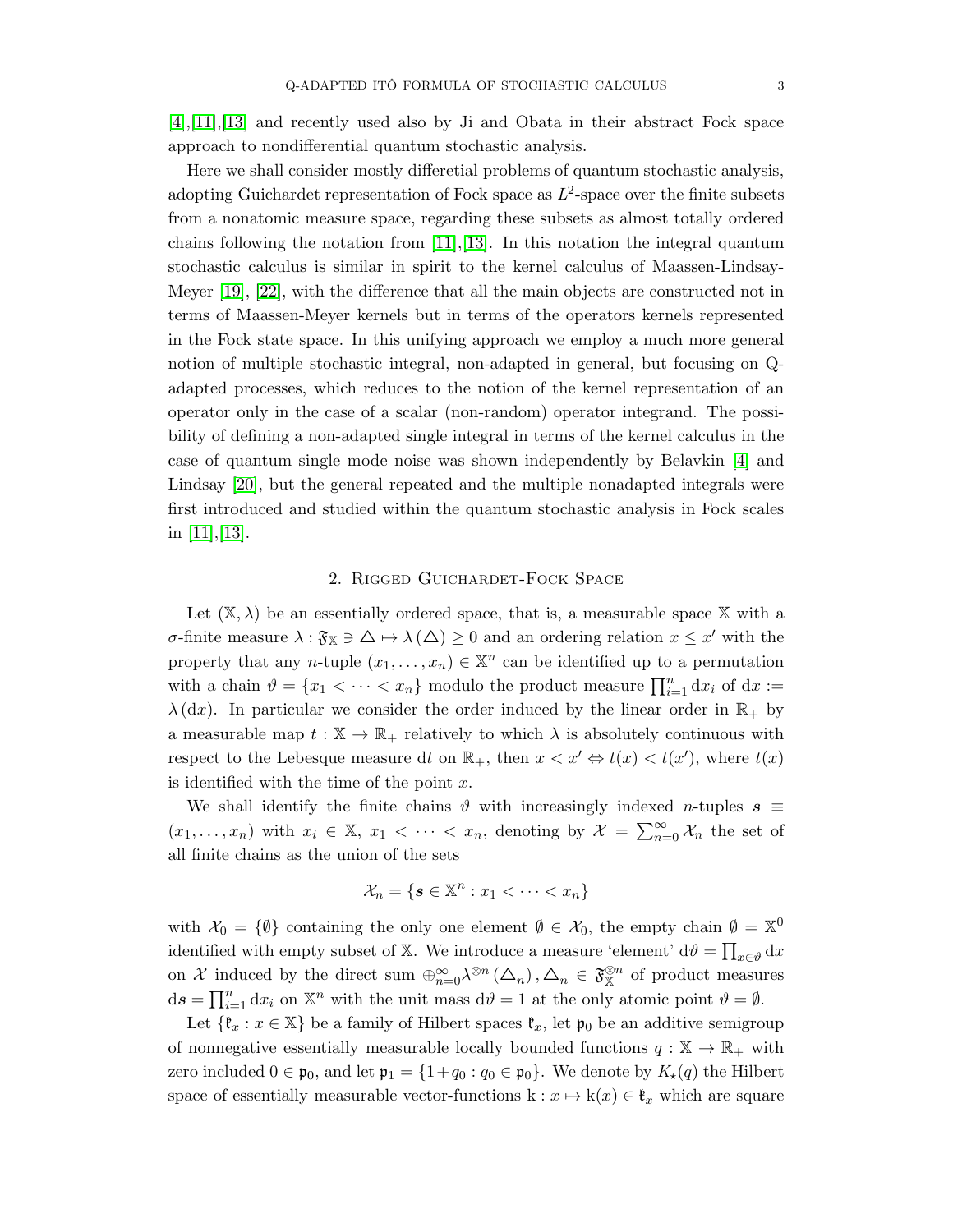integrable with the weight  $q \in \mathfrak{p}_1$ :

$$
||\mathbf{k}||(q) = \left(\int ||\mathbf{k}(x)||_x^2 q(x) dx\right)^{1/2} < \infty.
$$

With  $q \geq 1$ , any space  $K_{\star}(q)$  can be embedded into the Hilbert space  $\mathcal{K}_{*} = K_{\star}(1)$ , and the intersection  $\bigcap_{q\in\mathfrak{p}_1}K_{\star}(q)\subseteq\mathfrak{k}$  can be identified with the projective limit  $K_+$  $\lim_{q\to\infty} K_{\star}(q)$ . This follows from the facts that the function  $\|k\| (q)$  is increasing:  $q \leq p \Rightarrow ||\mathbf{k}|| (q) \leq ||\mathbf{k}|| (p)$ , and so  $K_{\star}(p) \subseteq K_{\star}(q)$ , and that the set  $\mathfrak{p}_1$  is directed in the sense that for any  $q = 1 + r$  and  $p = 1 + s$ ,  $r, s \in \mathfrak{p}_0$ , there is a function in  $\mathfrak{p}_1$ majorizing q and p (we can take for example  $q + p - 1 = 1 + r + s \in \mathfrak{p}_1$ ).

The dual space  $K_{\star}^-$  to  $K_{+}$  is the space of generalized vector-functions f  $(x)$  defining the continuous functionals

$$
\langle \mathbf{f} \mid \mathbf{k} \rangle = \int \langle \mathbf{f}(x) \mid \mathbf{k}(x) \rangle \, dx, \quad \mathbf{k} \in K_+.
$$

It is the inductive limit  $K_-=\lim_{q\to 0} K_{\star}(q)$  in the opposite scale  $\{K_{\star}(q): q\in \mathfrak{p}_-\}$ , where  $\mathfrak{p}_-$  is the set of functions  $q : \mathbb{X} \to (0,1]$  such that  $1/q \in \mathfrak{p}_1$ , which is the union  $\cup_{q\in\mathfrak{p}_-} K_\star(q)$  of the inductive family of Hilbert spaces  $K_\star(q)$ ,  $q\in\mathfrak{p}_-$ , with the norms  $\|\mathbf{k}\|$  (q), containing as the minimal the space  $\mathcal{K}_*$ . Thus we obtain the Gel'fand chain

$$
K_+ \subseteq K_\star(q_+) \subseteq \mathcal{K}_* \subseteq K_\star(q_-) \subseteq K_-
$$

in the extended scale  $\{K_\star(q): q \in \mathfrak{p}\}\,$ , where  $\mathfrak{p} = \mathfrak{p}_-\cup \mathfrak{p}_1$ , with  $q_+ \in \mathfrak{p}_1, q_- \in \mathfrak{p}_-$ . The dual space  $K_{+}^{\star} = K^{-}$  is the space of the continuous linear functionals on  $K_{+}$ containing the Hilbert space  $K$  called the *rigged space* with respect to the dense subspace  $K^+ = K^*$  of K equipped with the projective convergence in the scale  $\|k^*\| (q) = \|k\| (q)$  for  $q \in \mathfrak{p}_1$ .

We can similarly define a Fock-Gel'fand triple  $(F_+, \mathcal{F}_*, F_-)$  with

$$
F_+ = \bigcap_{q \in \mathfrak{p}_1} F_{\star}(q), \ \mathcal{F}_{*} = F_{\star}(1), \ F_- = \bigcup_{q \in \mathfrak{p}_-} F_{\star}(q),
$$

for the Hilbert scale  $\{F_\star(q): q\in \mathfrak{p}\}$  of the symmetric Fock spaces  $F_\star(q)=\oplus_{n=0}^\infty K_\star^{(n)}(q)$ over  $K_{\star}(q)$ , where  $K_{\star}^{(0)}(q) = \mathbb{C}$ ,  $K_{\star}^{(1)}(q) = K_{\star}(q)$ , and each  $K_{\star}^{(n)}(q)$  for  $n > 1$  is given by the product-weight  $q_n(x_1,...,x_n) = \prod_{i=1}^n q(x_i)$  on  $\mathbb{X}^n$ . We shall consider the Guichardet [\[16\]](#page-19-16) representation of the symmetric tensor-functions  $\psi_n \in K_{\star}^{(n)}(q)$ regarding them as the restrictions  $\psi | \mathcal{X}_n$  of the functions  $\psi : \vartheta \mapsto \psi(\vartheta) \in K_\star^\otimes(\vartheta)$ with sections in the Hilbert products  $K_{\star}^{\otimes}(\vartheta) = \otimes_{x \in \vartheta} \mathfrak{k}_x$ , square integrable with the product weight  $q(\vartheta) = \prod_{x \in \vartheta} q(x)$ :

$$
\|\psi\|(q) = \left(\int \|\psi(\vartheta)\|^2 q(\vartheta) d\vartheta\right)^{1/2} < \infty.
$$

The integral here is over all chains  $\vartheta \in \mathcal{X}$  and defines the pairing on  $F_+$  by

$$
\langle \psi | \psi \rangle = \int \langle \psi(\vartheta) | \psi(\vartheta) \rangle \, d\vartheta, \quad \psi \in F_+.
$$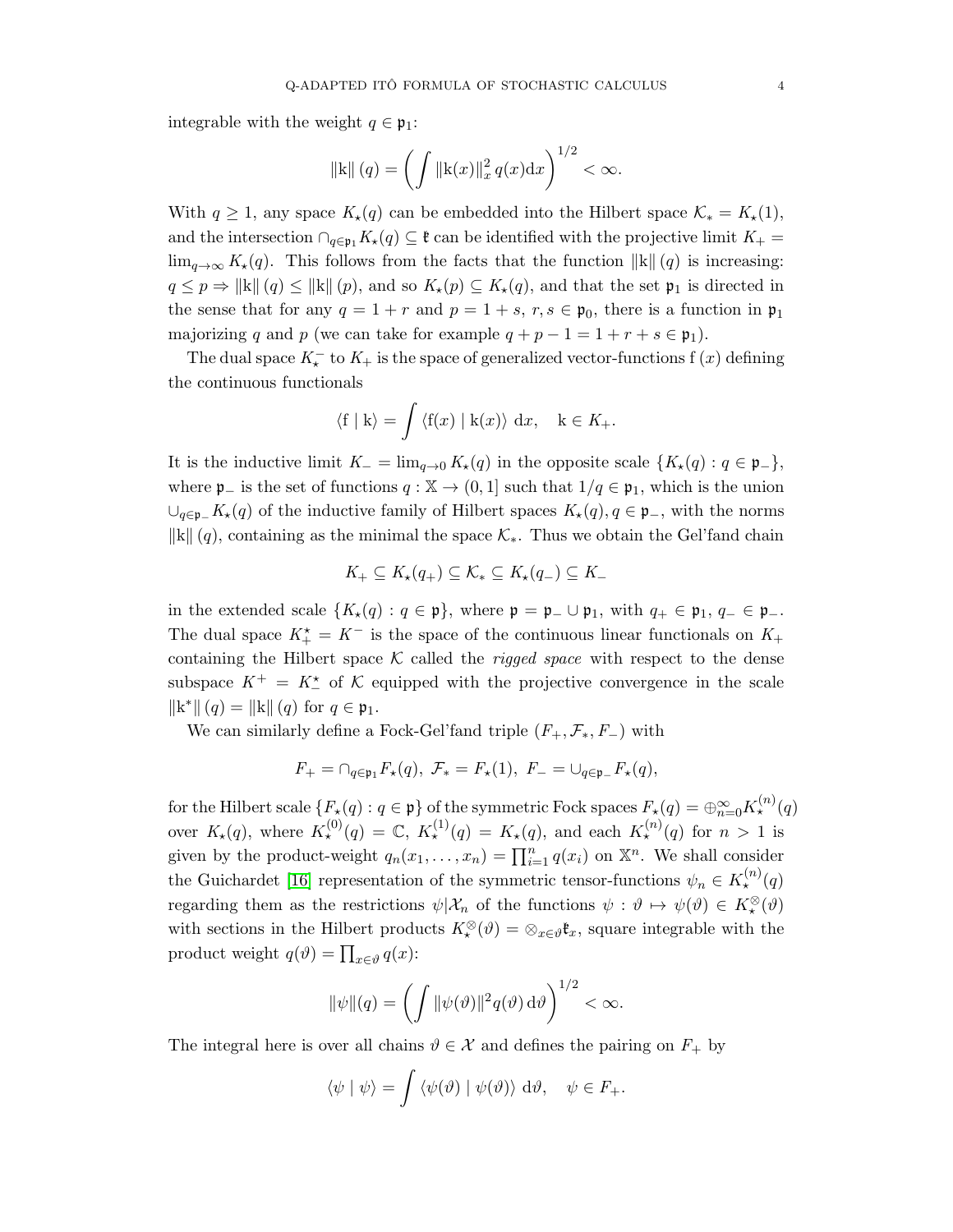In more detail we can write this in the form

$$
\int \|\psi(\vartheta)\|^2 q(\vartheta) d\vartheta = \sum_{n=0}^{\infty} \int_{0 \le t_1 < \cdots < t_n < \infty} \|\psi(x_1, \ldots, x_n)\|^2 \prod_{i=1}^n q(x_i) dx_i,
$$

where the *n*-fold integrals for  $\psi_n \in K_{\star}^{(n)}$  are taken over simplex domains  $\mathcal{X}_n = \{ s \in$  $\mathbb{X}^n : t(x_1) < \cdots < t(x_n) \}.$ 

One can easily establish an isomorphism between the space  $F_{\star}(q)$  and the symmetric (or antisymmetric) Fock space over  $K_{\star}(q)$  with a nonatomic measure dx in X. It is defined by the isometry

$$
\|\psi\|(q) = \left(\sum_{n=0}^{\infty} \frac{1}{n!} \int \cdots \int \|\psi(x_1,\ldots,x_n)\|^2 \prod_{i=1}^n q(x_i) \mathrm{d}x_i\right)^{1/2},
$$

where the functions  $\psi(x_1, \ldots, x_n)$  can be extended to the whole of  $\mathbb{X}^n$  in a symmetric (or antisymmetric) way uniquely up to the measure zero due to nonatomicity of  $dx$ on X.

Finally let h be a Hilbert space called the initial space for the Hilbert products  $\mathcal{H}_* = \mathfrak{h} \otimes \mathcal{K}_*$  and  $\mathcal{G}_* = \mathfrak{h} \otimes \mathcal{F}_*$ . We consider the Hilbert scale  $G_*(q) = \mathfrak{h} \otimes F_*(q)$ ,  $q \in \mathfrak{p}$  of complete tensor products of  $\mathfrak{h}$  and the Fock spaces over  $K_{\star}(q)$ , and we put

$$
G_{+} = \cap G_{\star}(q), \quad G_{-} = \cup G_{\star}(q)
$$

which constitute the Gel'fand triple  $G_+ \subseteq \mathcal{G}_* \subseteq G_-$  dual to  $G^+ \subseteq \mathcal{G} \subseteq G^-$  of the Hermitian adjoint bra-spaces  $G^+ = G^*_+$ ,  $G = \mathcal{G}^*_*$ ,  $G^- = G^*_-$ .

#### <span id="page-4-0"></span>3. Triangular Kernels as Generalized Operators in Fock Space

Now we consider matrix chains  $\vartheta = [\vartheta^{\mu}_{\nu}]_{\nu=-,\circ,+}^{\mu=-,\circ,+}$  and we define the triangular operator valued kernels

(3.1) 
$$
T(\vartheta) = 0 \text{ if } \vartheta_{\nu}^{\mu} \neq 0 \text{ for each } \mu > \nu,
$$

$$
T(\vartheta) = 1 (\vartheta_{-}) T(\vartheta) 1 (\vartheta_{+}^{+}) \text{ otherwise},
$$

where  $1\left(\vartheta_{-}^{-}\right) = 1 = 1\left(\vartheta_{+}^{+}\right)$  in  $\mathbb{C}$ , and

<span id="page-4-1"></span>(3.2) 
$$
T(\boldsymbol{\vartheta}) = T\begin{pmatrix} \vartheta_+^{\top} & \vartheta_0^- \\ \vartheta_+^{\circ} & \vartheta_0^{\circ} \end{pmatrix} : \mathfrak{k}^{\otimes} (\vartheta_0^- \sqcup \vartheta_0^{\circ}) \otimes \mathfrak{h} \to \mathfrak{k}^{\otimes} (\vartheta_0^{\circ} \sqcup \vartheta_+^{\circ}) \otimes \mathfrak{h},
$$

is an operator-valued function of  $\theta = (\vartheta^{\mu}_{\nu})_{\nu=+,\circ}^{\mu=-,\circ}$  $\mu=-\infty$ , satisfying the integrability condition  $||T||_q(r) < \infty$  for some  $r^{-1} \in \mathfrak{p}_0$  and  $q \in \mathfrak{p}_1$  with respect to the norms

$$
||T||_q(r) = \int d\vartheta_+^-\left(\iint \mathrm{ess} \sup_{\vartheta_0^{\circ}} \left\{\frac{||T(\vartheta)||}{q(\vartheta_0^{\circ})}\right\}^2 r(\vartheta_+^{\circ} \sqcup \vartheta_{\circ}^-) d\vartheta_+^{\circ} d\vartheta_{\circ}^-\right)^{1/2}.
$$

Note that  $T(\theta) \in \mathfrak{L}(\mathfrak{h})$  in the scalar case  $\mathfrak{k}_x = \mathbb{C}$ .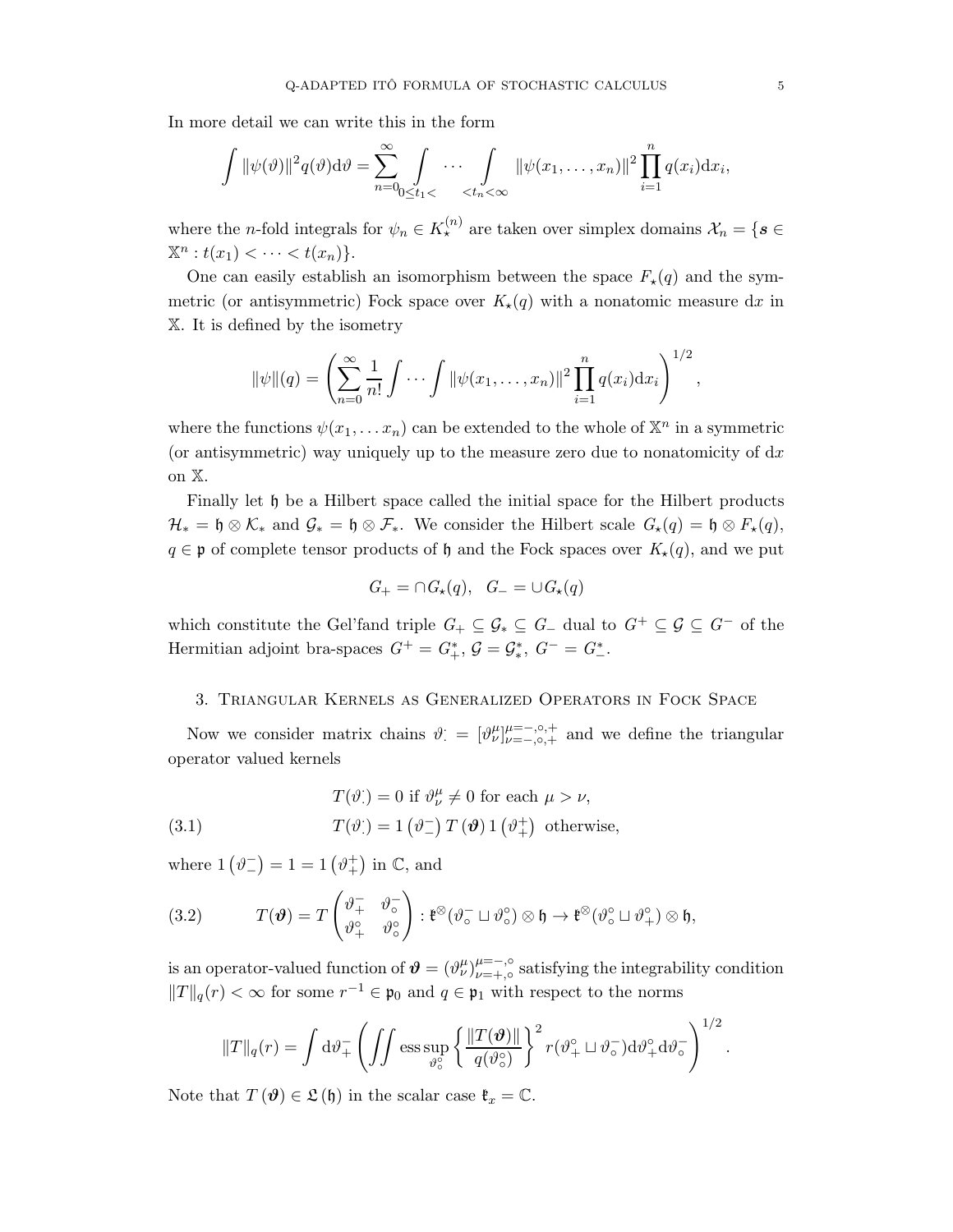We would like to consider the QS integral operators as the continuous maps  $T$ :  $G_+ \to G_-$  representing the triangular kernels  $T(\vartheta)$ . The representation, denoted by  $\epsilon$ , is explicitly defined by

<span id="page-5-1"></span>(3.3) 
$$
[\epsilon(T)\chi](\vartheta) = \sum_{\vartheta_0^{\circ}\sqcup\vartheta_+^{\circ}=\vartheta} \iint T\begin{pmatrix} \vartheta_+^-, & \vartheta_0^- \\ \vartheta_+^{\circ}, & \vartheta_0^{\circ} \end{pmatrix} \chi(\vartheta_0^{\circ} \sqcup \vartheta_0^-) d\vartheta_0^- d\vartheta_+^+
$$

on  $\chi \in G_+$ , which may be given by the operator-valued multiple integral [\[11\]](#page-19-0)

<span id="page-5-0"></span>(3.4) 
$$
[\imath_0^t(M)\chi](\vartheta) = \sum_{v_0^{\circ}\sqcup v_+^{\circ}\subseteq\vartheta^t} \int_{\mathcal{X}^t} \int_{\mathcal{X}^t} [M(\boldsymbol{v})\chi(v_0^- \sqcup v_0^{\circ})](\vartheta_-^{\circ}) dv_+^{\dagger} dv_0^{\dagger},
$$

on  $\mathcal{X}^{\infty} = \mathcal{X}$  of the multiple integrand  $M(v)$  as trivially vacuum adapted such that  $M(\boldsymbol{\upsilon}) = T(\boldsymbol{\upsilon}) \otimes P_{\emptyset}$ , where  $[P_{\emptyset} \chi](\vartheta) = \delta_{\emptyset}(\vartheta) \chi(\vartheta)$ , and  $\delta_{\emptyset}(\vartheta) = 1$  if  $\vartheta = \emptyset$  and is 0 otherwise, such that  $[M(v)\chi(v_0^{\circ} \sqcup v_0^-)](\varkappa) = 0$  if  $\varkappa \neq \emptyset$ .

The integrand  $M(v)$  is not, however, a unique choice in  $(3.4)$ , one can take any kernel-valued function  $M(v, \varkappa)$  satisfying  $T(v) = \sum_{\varkappa \sqcup v_0^{\circ} = \vartheta_0^{\circ}} M(v, \varkappa)$  to obtain the operator  $\epsilon(T)$ . We shall choose  $M(\boldsymbol{\nu}, \boldsymbol{\varkappa}) = M(\boldsymbol{\nu}) \otimes Q^{\otimes}(\boldsymbol{\varkappa})$  as trivially Q-adapted multiple integrand [\[3\]](#page-18-4) such that the operator-valued I-adapted integrand of [\(3.4\)](#page-5-0) is given instead as  $M(v) = M(v) \otimes Q^{\otimes}$  to obtain

$$
\left[\mathbf{z}_0^\infty(M\otimes \mathbf{Q}^\otimes)\chi\right](\vartheta)=[\boldsymbol{\epsilon}(T)\chi](\vartheta).
$$

Here, the operator  $Q^{\otimes}$ , given on chains  $\vartheta \in \mathcal{X}$  as  $Q^{\otimes}(\vartheta) = \otimes_{x \in \vartheta} Q(x)$  in the space  $\mathfrak{k}^{\otimes}(\vartheta)$ , is defined as a mapping  $F_+$  →  $F_-\,$  such that there exists a  $p \in \mathfrak{p}$  with

$$
\|Q^{\otimes}\|_p = \sup_{\chi \in F_{\star}(p)} \left\{ \frac{\|Q^{\otimes}\chi\|(p^{-1})}{\|\chi\|(p)} \right\} < \infty.
$$

In fact the vacuum projector corresponds to the case  $Q = O$  such that  $P_{\phi} = O^{\otimes}$ , and then of course  $M(v) = T(v)$ . The kernel  $M(v)$  is Maassen-Meyer kernel integrand generalized to the trivially Q-adapted case. Indeed, it is uniquely Q-related to  $T(\theta)$ , it is given by the transformation

$$
M\begin{pmatrix}v_+^-, & v_0^-\\v_+^\circ, & v_0^\circ\end{pmatrix} = \sum_{\vartheta\subseteq v_0^\circ}T\begin{pmatrix}v_+^-, & v_0^-\\v_+^\circ, & \vartheta\end{pmatrix}\otimes(-\mathbf{Q})^\otimes(v_0^\circ\setminus\vartheta),
$$

that is the Meyer transformation of T defining the trivially adapted QS-multiple integrand for the integral representation  $T = \mathbf{v}_0^{\infty}(M)$  when  $Q = I$ . This simply follows from the definition of the action

$$
[\mathbf{M}(\mathbf{v})\mathring{\chi}(v_{\circ}^-\sqcup v_{\circ}^{\circ})](\vartheta_{-}^{\circ})=M(\mathbf{v})\otimes \mathbf{Q}^{\otimes}(\vartheta_{-}^{\circ})\chi(v_{\circ}^-\sqcup v_{\circ}^{\circ}\sqcup \vartheta_{-}^{\circ})
$$

on  $\mathring{\chi}(v, \vartheta) = \chi(v \sqcup \vartheta)$ , for the kernel

$$
T\begin{pmatrix} \vartheta_+^-, & \vartheta_0^- \\ \vartheta_+^{\circ} , & \vartheta_0^{\circ} \end{pmatrix} = \sum_{v \subseteq \vartheta_0^{\circ}} M\begin{pmatrix} \vartheta_+^-, & \vartheta_0^- \\ \vartheta_+^{\circ} , & v \end{pmatrix} \otimes Q^{\otimes}(\vartheta_0^{\circ} \setminus v)
$$

that is the Möbius transformation of  $M(v)$  when  $Q = I$ , inverting the Meyer transformation.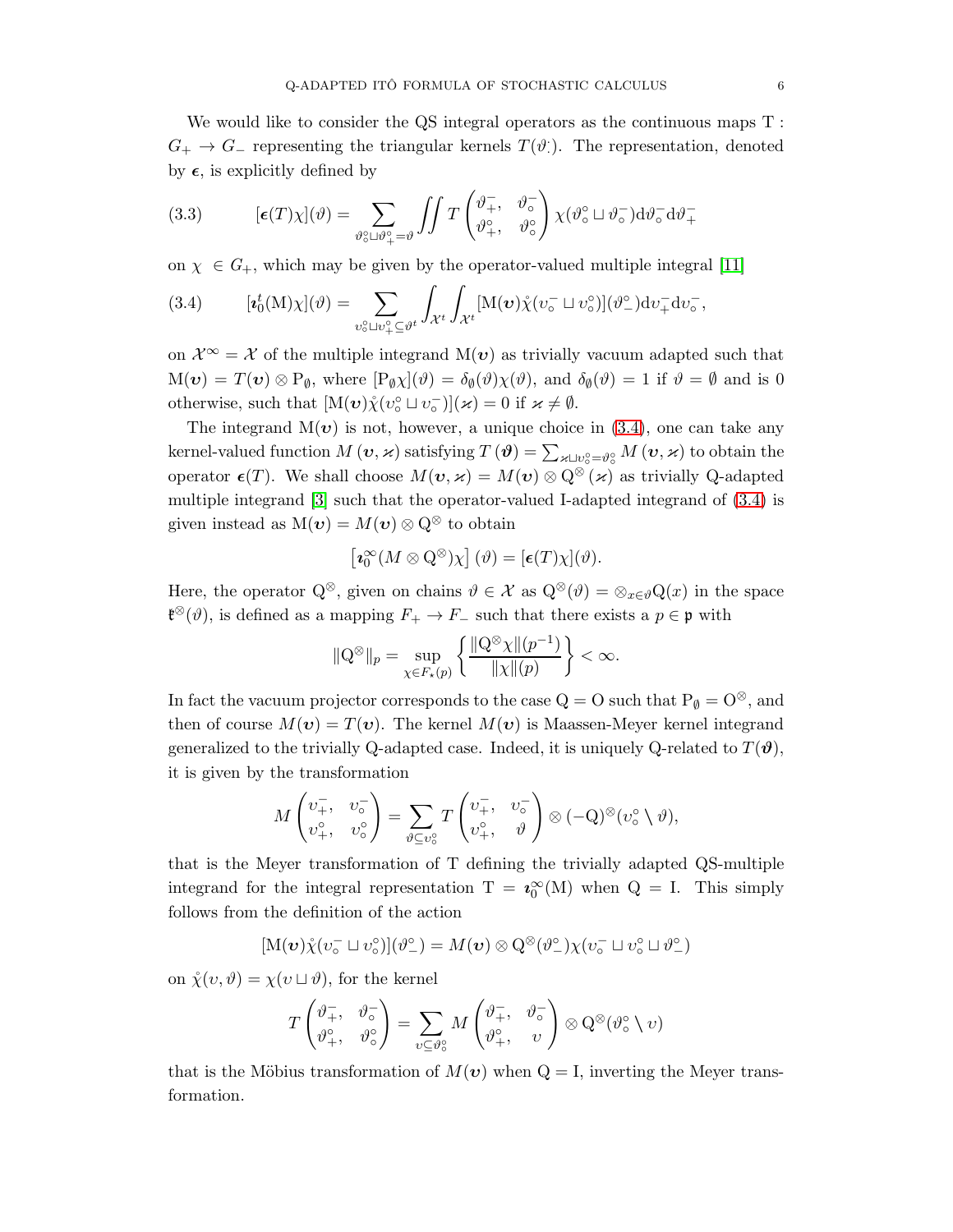It was shown in [\[3\]](#page-18-4), using the estimate for nonadapted integrals from [\[13\]](#page-19-10), that if M is a q-contractive ampliation of M, such that  $M = M \otimes \mathbb{Q}^{\otimes}$  and  $\|\mathbb{Q}^{\otimes}\|_{q} \leq 1$ , then  $||T||_p \le ||M||_{\infty}^s(r)$  for  $p \ge r^{-1} + q + s^{-1}$ , where  $T = \mathbf{z}_0^{\infty}(\mathbf{M}) \equiv \boldsymbol{\epsilon}(T)$ , and

$$
||M||_t^s(r) = \int_{\mathcal{X}^t} dv_+^-\left(\int_{\mathcal{X}^t} dv_+^{\circ} \int_{\mathcal{X}^t} dv_{\circ}^- \text{ess} \sup_{v_0^{\circ} \in \mathcal{X}^t} \{s(v_0^{\circ}) ||M(\boldsymbol{v})||\}^2 r(v_+^{\circ} \sqcup v_{\circ}^-)\right)^{1/2}.
$$

However, using the equivalent representation [\(3.3\)](#page-5-1) in the form of the multiple in-tegral [\(3.4\)](#page-5-0) of  $M(v) = T(v) \otimes P_{\emptyset}$ , one may write  $||T||_p \le ||M||_{q,\infty}^s(r) \le ||T||_{\frac{1}{s}}(r)$ , where

$$
\|\mathbf{M}\|_{q,t}^{s}(r) = \int_{\mathcal{X}^{t}} \left( \int_{\mathcal{X}^{t}} \int_{\mathcal{X}^{t}} \operatorname{ess} \sup_{v_{\circ}^{\circ} \in \mathcal{X}^{t}} (s(v_{\circ}^{\circ}) \|\mathbf{M}(\boldsymbol{v})\|_{q})^{2} r(v_{+}^{\circ} \sqcup v_{\circ}^{-}) \mathrm{d}v_{+}^{\circ} \mathrm{d}v_{\circ}^{-} \right)^{1/2} \mathrm{d}v_{+}^{T},
$$

taking into account the fact that  $\|P_{\emptyset}\|_{q} = 1$ . This gives a more precise estimate, with  $||T||_p \le ||T||_{\frac{1}{s}}(r)$  holding for  $p \ge r^{-1} + s^{-1} = \lim_{q_0 \searrow 0} (r^{-1} + q_0 + s^{-1})$ . From this estimate the previous one simply follows as

$$
\|\sum_{v^{\circ}\subseteq\vartheta^{\circ}_\circ}M(\boldsymbol{v})\otimes\mathrm{Q}^{\otimes}(\vartheta^{\circ}_\circ\setminus v^{\circ}_\circ)\| \leq \sum_{v^{\circ}\subseteq\vartheta^{\circ}_\circ}q(\vartheta^{\circ}_\circ\setminus v^{\circ}_\circ)\|M(\boldsymbol{v})\|
$$
  

$$
\leq (q+s^{-1})(\vartheta^{\circ}_\circ)\mathrm{ess}\sup_{v^{\circ}_\circ\in\mathcal{X}}\{s(v^{\circ}_\circ)\|M(\boldsymbol{v})\|
$$

where  $s(v_0^{\circ}) = \prod_{x \in v_0^{\circ}} s(x)$ ,  $q(\vartheta_0^{\circ} \setminus v_0^{\circ}) = \prod_{x \in \vartheta_0^{\circ} \setminus v_0^{\circ}} q(x)$ , and

$$
(q+s^{-1})(\vartheta_o^{\circ}) = \sum_{v_o^{\circ} \subseteq \vartheta_o^{\circ}} s^{-1}(v_o^{\circ}) q(\vartheta_o^{\circ} \setminus v_o^{\circ}) = \prod_{x \in \vartheta_o^{\circ}} (q(x) + s^{-1}(x)),
$$

and consequently  $||T||_p(r) \le ||M||_{\infty}^s(r)$  for  $p \ge q+1/s$ . Hence in particular there follows the existence of the adjoint operator T<sup>\*</sup> bounded in norm  $||T^*||_p \leq ||T^*||_q(r) =$  $||T||_q(r)$  as the representation

(3.5) 
$$
\epsilon(T)^* = \epsilon(T^*), \ T^* \begin{pmatrix} \vartheta_+^-, & \vartheta_0^- \\ \vartheta_+^{\circ}, & \vartheta_0^{\circ} \end{pmatrix} = T \begin{pmatrix} \vartheta_+^-, & \vartheta_+^{\circ} \\ \vartheta_-^-, & \vartheta_0^{\circ} \end{pmatrix}^*
$$

<span id="page-6-0"></span>of the  $\star$ -adjoint kernel  $T^{\star}(\vartheta) = T(\vartheta')^*, (\vartheta^{\mu}_{\nu})' = (\vartheta^{-\nu}_{-\mu}).$ 

# 4. THE INDUCTIVE **\*-ALGEBRA OF RELATIVELY BOUNDED KERNELS**

In the next theorem we prove that the  $\star$ -map  $\epsilon : T \mapsto \epsilon(T)$  is an operator representation of the  $\star$ -algebra of triangular kernels  $T(\theta)$  satisfying the boundedness condition

<span id="page-6-1"></span>(4.1) 
$$
||T||_{\alpha} = \underset{\boldsymbol{\vartheta} = (\vartheta_{\nu}^{\mu})}{\text{ess sup}} \{ ||T(\boldsymbol{\vartheta})|| / \prod_{\mu \leq \nu} \alpha_{\nu}^{\mu}(\vartheta_{\nu}^{\mu}) \} < \infty
$$

relative to the product of the quadruple  $\alpha = (\alpha^{\mu}_{\nu})_{\nu=0,+}^{\mu=-, \circ}$  of positive essentially measurable product functions  $\alpha^{\mu}_{\nu}(\vartheta) = \prod_{x \in \vartheta} \alpha^{\mu}_{\nu}(x), \ \vartheta \in \mathcal{X}$ . These are defined by an L<sup>1</sup>-integrable function  $\alpha^-_+ : \mathbb{X} \to \mathbb{R}_+$ , by L<sup>2</sup>-integrable functions  $\alpha^{\circ}_+$ ,  $\alpha^-_0 : \mathbb{X} \to \mathbb{R}_+$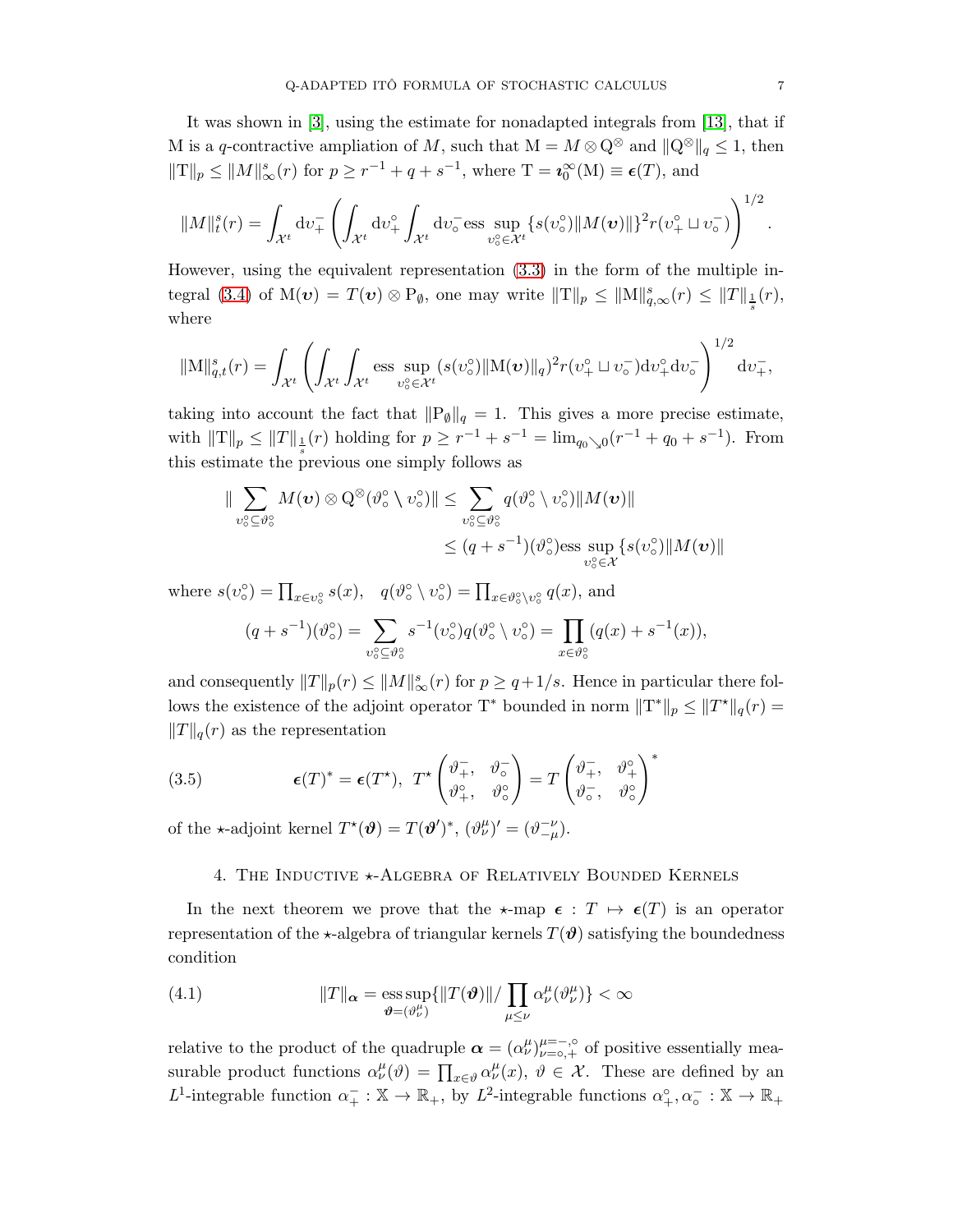with a weight  $r > 0$ ,  $r^{-1} \in \mathfrak{p}_0$ , and by an  $L^{\infty}$ -function  $\alpha_o^{\circ} : \mathbb{X} \to \mathbb{R}_+$ , essentially bounded by unity relative to some  $q \in \mathfrak{p}$ :

<span id="page-7-0"></span>(4.2) 
$$
\| \alpha_{+}^{-} \|^{(1)} = \int | \alpha_{+}^{-}(x) | dx < \infty,
$$

$$
\| \alpha \|^{(2)}(r) = \left( \int \alpha(x)^{2} r(x) dx \right)^{1/2} < \infty, \quad \alpha = \alpha_{\circ}^{-}, \alpha_{+}^{\circ}
$$

$$
\| \alpha_{\circ}^{\circ} \|_{q}^{(\infty)} = \operatorname{ess} \sup_{x} \frac{|\alpha_{\circ}^{\circ}(x)|}{q(x)} \le 1.
$$

The relative boundedness  $(4.1)$  ensures the projective boundedness of T by the inequality  $||T||_q(r) \leq$ 

<span id="page-7-2"></span>
$$
\leq \int d\vartheta_{+}^{-}(\int \int \mathrm{ess} \sup_{\vartheta_{0}^{o}} \{ \|T\|_{\alpha} \prod \alpha_{\nu}^{\mu}(\vartheta_{\nu}^{\mu})/q(\vartheta_{0}^{o})\}^{2} r(\vartheta_{+}^{o} \sqcup \vartheta_{0}^{-}) d\vartheta_{+}^{o} d\vartheta_{0}^{-})^{1/2}
$$
\n
$$
(4.3) \qquad = \int \alpha_{+}^{-}(\vartheta) d\vartheta \Big(\int \alpha_{+}^{o}(\vartheta)^{2} r(\vartheta) d\vartheta \int \alpha_{0}^{-}(\vartheta)^{2} r(\vartheta) d\vartheta \Big)^{1/2} \underset{\vartheta}{\mathop{\rm ess} \sup_{\vartheta} \alpha_{0}^{o}(\vartheta)} \|T\|_{\alpha}
$$
\n
$$
= \|T\|_{\alpha} \exp \left\{ \int (\alpha_{+}^{-}(x) + r(x)(\alpha_{+}^{o}(x)^{2} + \alpha_{0}^{-}(x)^{2})/2) dx \right\},
$$

where we have taken account of the fact that  $\int \alpha(\vartheta) d\vartheta = \exp \{ \int \alpha(x) dx \}$  for  $\alpha(\vartheta) =$  $\prod_{x \in \vartheta} \alpha(x)$  and

ess sup
$$
\{\alpha_0^{\circ}(\vartheta)/q(\vartheta)\}
$$
 = sup ess sup $\prod_{x \in \mathbb{X}^n} \{\alpha_0^{\circ}(x_i)/q(x_i)\} = 1$  if  $\alpha_0^{\circ} \leq q$ .

**Lemma.** Suppose that the multiple quantum-stochastic integral  $T_t = \mathbf{a}_0^t(M)$  is defined by a kernel operator-function  $M(v) = \epsilon(M(v))$  with values in the operators of the form [\(3.3\)](#page-5-1) for  $M(\mathbf{v}, \varkappa)$  in terms of

$$
T_{\pmb v}\begin{pmatrix} \varkappa^-_+,\quad \varkappa^-_{{\scriptscriptstyle\circ}} \\ \varkappa^{{\scriptscriptstyle\circ}}_+,\quad \varkappa^{{\scriptscriptstyle\circ}}_{{\scriptscriptstyle\circ}} \end{pmatrix} = M\begin{pmatrix} v^-_+,\quad v^-_{{\scriptscriptstyle\circ}},\quad \varkappa^-_+,\quad \varkappa^-_{{\scriptscriptstyle\circ}} \\ v^{{\scriptscriptstyle\circ}}_+,\quad v^{{\scriptscriptstyle\circ}}_{{\scriptscriptstyle\circ}},\quad \varkappa^{{\scriptscriptstyle\circ}}_+,\quad \varkappa^{{\scriptscriptstyle\circ}}_{{\scriptscriptstyle\circ}} \end{pmatrix}, v^{\mu}_{\nu}\in\mathcal{X},
$$

for fixed **v** and  $M(\mathbf{v}): \kappa \mapsto M(\mathbf{v}, \kappa)$  is a kernel-valued integrand

$$
M(\boldsymbol{v},\varkappa): \mathfrak{k}^{\otimes}(v_{\circ}^{-}\sqcup\varkappa_{\circ}^{-})\otimes\mathfrak{k}^{\otimes}(v_{\circ}^{\circ}\sqcup\varkappa_{\circ}^{\circ})\otimes\mathfrak{h}\to \mathfrak{k}^{\otimes}(v_{\circ}^{\circ}\sqcup\varkappa_{\circ}^{\circ})\otimes\mathfrak{k}^{\otimes}(v_{+}^{\circ}\sqcup\varkappa_{+}^{\circ})\otimes\mathfrak{h}.
$$

Then  $T_t = \epsilon(T_t)$  for the kernel  $T_t(\theta) = \nu_0^t(\theta, M)$  given by the multiple counting integral on the kernel-integrands M, that is

$$
(4.4) \t\t\t\t\t\boldsymbol{i}_0^t \circ \boldsymbol{\epsilon} = \boldsymbol{\epsilon} \circ \boldsymbol{\nu}_0^t
$$

where

<span id="page-7-1"></span>(4.5) 
$$
\boldsymbol{\nu}_0^t(\boldsymbol{\vartheta},M)=\sum_{\boldsymbol{v}\subseteq\boldsymbol{\vartheta}^t}M(\boldsymbol{v},\boldsymbol{\vartheta}\setminus\boldsymbol{v}),
$$

with  $\mathbf{\theta}^t = (\mathbb{X}^t \cap \theta^{\mu}_{\nu})_{\nu=0,+}^{\mu=-, \circ}$  such that the sum is taken over all possible  $v^{\mu}_{\nu} \subseteq \mathbb{X}^t \cap \theta^{\mu}_{\nu}$ and  $\mu = -$ ,  $\circ$ ,  $\nu = \circ$ ,  $+$ .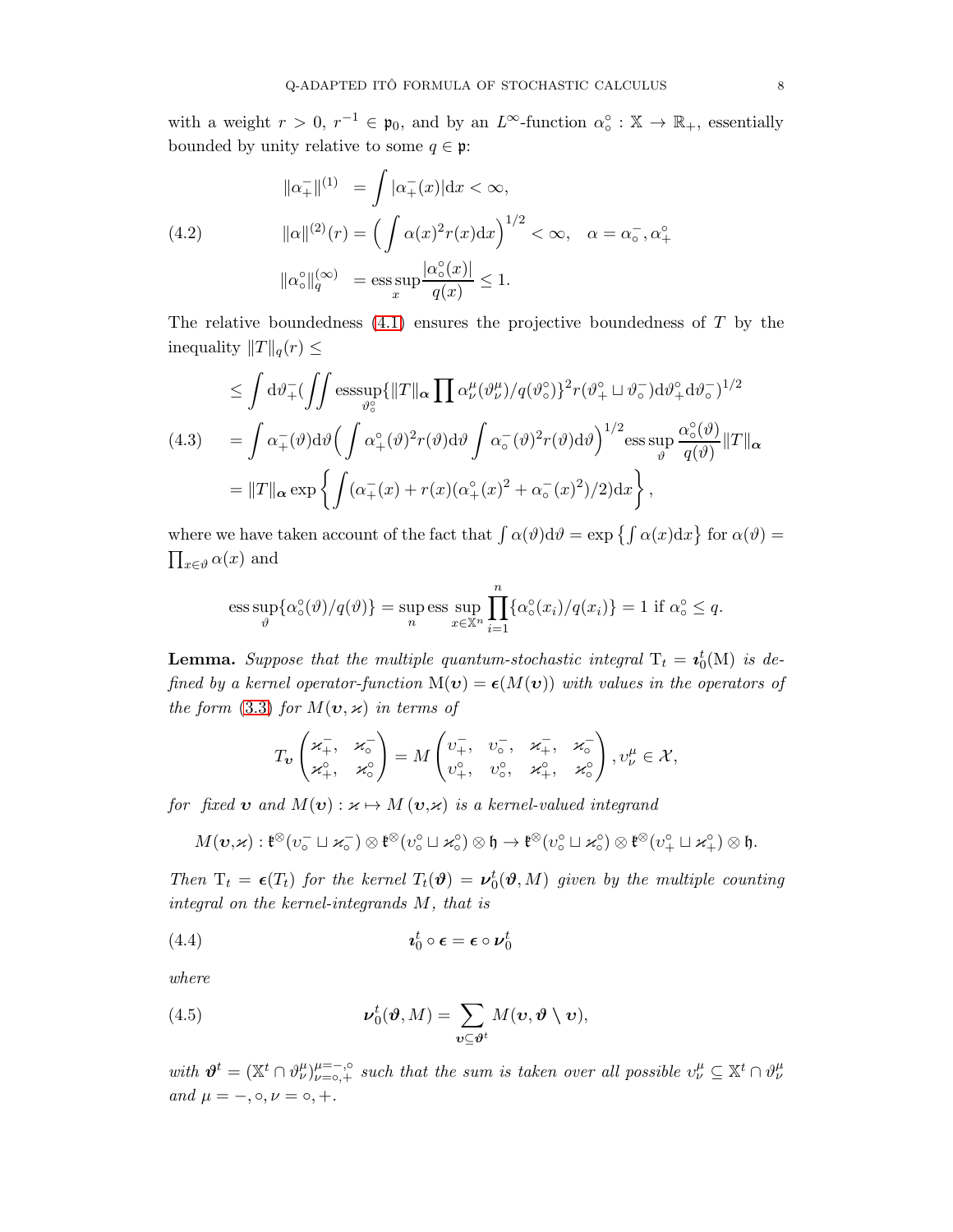If  $M(v)$  is relatively bounded in for each  $v = (v_{\nu}^{\mu})$  such that

$$
||M(v)||_{\gamma} \leq c \prod_{\mu,\nu} \beta^{\mu}_{\nu}(v^{\mu}_{\nu}), \quad \beta^{\mu}_{\nu}(v) = \prod_{x \in v} \beta^{\mu}_{\nu}(x)
$$

for some  $c > 0$  and a pair of quadruples  $\beta = (\beta^{\mu}_{\nu})$ ,  $\beta^{\mu}_{\nu} \ge 0$  and  $\gamma = (\gamma^{\mu}_{\nu})$ ,  $\gamma^{\mu}_{\nu} \ge 0$ satisfying the integrability conditions [\(4.2\)](#page-7-0) for  $\gamma$ , then the kernel T is relatively bounded:

$$
\|\nu_0^t(M)\|_{\alpha}\leq c
$$

if  $\alpha^{\mu}_{\nu}(x) \geq \beta^{\mu}_{\nu}(x)1_{[0,t)}(x) + \gamma^{\mu}_{\nu}(x)$  for all  $\mu$ ,  $\nu$ , where  $1_{[0,t)}(x) = 1$  if  $t(x) < t$  and zero if  $t(x) \geq t$ . In particular, the generalized single integral  $i_0^t(D)$  of the triangular operator-integrand  $\mathbf{D}(x) = [D_{\nu}^{\mu}(x)],$  with  $D_{\nu}^{\mu}(x) = \epsilon(D_{\nu}^{\mu}(x)),$  is a representation

$$
\bm{i}_0^t \circ \bm{\epsilon} = \bm{\epsilon} \circ \bm{n}_0^t
$$

of the single counting integral

$$
\boldsymbol{n}_{0}^{t}(\boldsymbol{\vartheta},D)=\sum_{\boldsymbol{x}\in\boldsymbol{\vartheta}^{t}}M(\mathbf{x},\boldsymbol{\vartheta}\setminus\boldsymbol{x}),\quad M(\mathbf{x}_{\nu}^{\mu},\varkappa)=D_{\nu}^{\mu}(\boldsymbol{x},\varkappa),
$$

of the triangular kernel-integrand  $D(x, x) = [D_{\nu}^{\mu}(x, x)]$ , where the sum is taken over all possible  $x \in \theta^{\mu}_{\nu} \cap \mathbb{X}^{t}$  for  $\mu = -$ ,  $\circ$  and  $\nu = \circ, +$ , and  $\boldsymbol{x} = \boldsymbol{v}^{\mu}_{\nu}(x)$  is one of the atomic tables

<span id="page-8-0"></span>(4.6) 
$$
\boldsymbol{x}_{+}^{-} = \begin{pmatrix} x & \emptyset \\ \emptyset & \emptyset \end{pmatrix}, \boldsymbol{x}_{+}^{\circ} = \begin{pmatrix} \emptyset & \emptyset \\ x & \emptyset \end{pmatrix}, \boldsymbol{x}_{\circ}^{-} = \begin{pmatrix} \emptyset & x \\ \emptyset & \emptyset \end{pmatrix}, \boldsymbol{x}_{\circ}^{\circ} = \begin{pmatrix} \emptyset & \emptyset \\ \emptyset & x \end{pmatrix},
$$

with indices  $\mu(x) = \kappa$ ,  $\nu(x) = \lambda$  defined almost everywhere by the condition  $x \in v_{\lambda}^{\kappa}$ .

*Proof.* If  $M(v, \varkappa)$  is an operator-valued integrand-kernel that is bounded relative to the pair  $(\beta, \gamma)$  such that  $||M||_{\beta, \gamma} \leq c$ , then the relatively bounded operator  $T_t = \epsilon(T_t)$  is well-defined for  $T_t = \nu_0^t(M)$ , since

$$
||T_t(\boldsymbol{\vartheta})|| \leq \sum_{v_+^-\subseteq \vartheta_+^-\}^{t(v_+^-) < t(v_+^0) < t(v_0^-) < t(v_0^0) < t}{\sum_{v_+^-\subseteq \vartheta_+^-\} \sum_{v_+^0 \subseteq \vartheta_+^0} \sum_{v_0^- \subseteq \vartheta_0^-} \sum_{v_0^0 \subseteq \vartheta_0^0} ||M(\boldsymbol{v}, \boldsymbol{\vartheta} \setminus \boldsymbol{v})||
$$
\n
$$
\leq c \prod_{\nu=0,+}^{\mu=-,0} \sum_{v_+^{\mu}\subseteq \vartheta_{\nu}^{\mu}} \beta_{\nu}^{\mu} (v_{\nu}^{\mu}) \gamma_{\nu}^{\mu} (\vartheta_{\nu}^{\mu} \setminus v_{\nu}^{\mu}) = c \prod_{\nu=0,+}^{\mu=-,0} \alpha_{\nu}^{\mu} (\vartheta_{\nu}^{\mu}),
$$

where  $\alpha^{\mu}_{\nu}(\vartheta) = \prod_{x \in \vartheta}^{t(x) < t} [\beta^{\mu}_{\nu}(x) + \gamma^{\mu}_{\nu}(x)] \cdot \prod_{x \in \vartheta}^{t(x) \ge t} \gamma^{\mu}_{\nu}(x)$  for  $\beta^{\mu}_{\nu}(v) = \prod_{x \in \upsilon} \beta^{\mu}_{\nu}(x)$  and  $\gamma^{\mu}_{\nu}(\varkappa) = \prod_{x \in \varkappa} \gamma^{\mu}_{\nu}(x)$ . Applying the representation [\(3.3\)](#page-5-1) to  $T_t(\boldsymbol{\vartheta}) = \boldsymbol{\nu}_0^t(\boldsymbol{\vartheta}, M)$  it is easy to obtain the representation of the operator  $\epsilon(T_t)$  in the form of the generalized multiple integral [\(3.4\)](#page-5-0) of  $M(v) = \epsilon(M(v))$ . Indeed,  $[T_t \chi](\vartheta) =$ 

$$
=\sum_{\vartheta_{\circ}^{\circ}\sqcup\vartheta_{+}^{\circ}=\vartheta}\iint\limits_{\boldsymbol{v}\subseteq\boldsymbol{\vartheta}^{t}}\sum_{\boldsymbol{v}\subseteq\boldsymbol{\vartheta}^{t}}M(\boldsymbol{v},\boldsymbol{\vartheta}\setminus\boldsymbol{v})\chi(\vartheta_{\circ}^{\circ}\sqcup\vartheta_{\circ}^{-})\mathrm{d}\vartheta_{\circ}^{-}\mathrm{d}\vartheta_{+}^{-}\\=\sum_{\upsilon_{\circ}^{\circ}\sqcup\upsilon_{+}^{\circ}\subseteq\vartheta^{t}}\iint\limits_{\mathcal{X}^{t}\times\mathcal{X}^{t}}\mathrm{d}\upsilon_{\circ}^{-}\mathrm{d}\upsilon_{+}^{-}\sum_{\varkappa_{\circ}^{\circ}\sqcup\varkappa_{+}^{\circ}=\vartheta_{-}^{\circ}}\iint M(\boldsymbol{v},\varkappa)\mathring{\chi}(\upsilon_{\circ}^{\circ}\sqcup\upsilon_{\circ}^{-},\varkappa_{\circ}^{\circ}\sqcup\varkappa_{\circ}^{-})\mathrm{d}\varkappa_{\circ}^{-}\mathrm{d}\varkappa_{+}^{-},
$$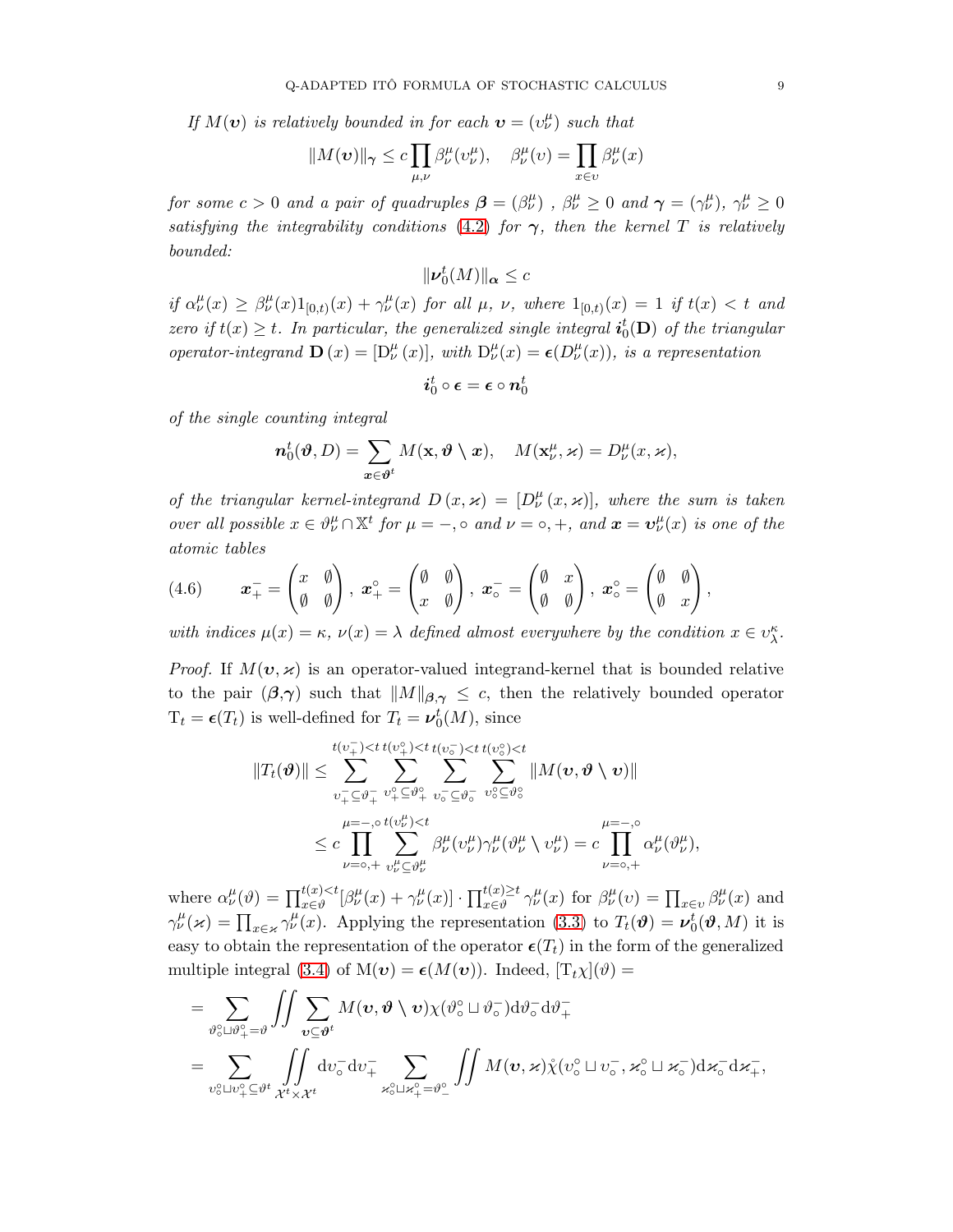

FIGURE 1. QS calculus commutative diagram. Here  $\delta$  has been used to denote the variation  $\delta T = T_t - T_0$  of the operator T, and  $\nabla$  is the single point split operator [\[3,](#page-18-4) [10\]](#page-19-17).

where  $\vartheta_-^{\circ} = \vartheta \setminus (v_{\circ}^{\circ} \sqcup v_{+}^{\circ}), \mathring{\chi}(v, \varkappa) = \chi(\varkappa \sqcup v)$ . Consequently,  $T_t = \iota_0^t(M)$ , where  $[M(\boldsymbol{v}) \hat{\chi} (v_{\circ}^{\circ} \sqcup v_{\circ}^{-})](\vartheta) = \sum$  $\varkappa_{\circ}^{\circ} \overline{\sqcup \varkappa_{+}^{\circ}} = \vartheta$  $\iint M(\boldsymbol{v},\boldsymbol{\varkappa})\mathring{\chi}(v_{\circ}^{\circ} \sqcup v_{\circ}^-, \boldsymbol{\varkappa}_{\circ}^{\circ} \sqcup \boldsymbol{\varkappa}_{\circ}^-)d\boldsymbol{\varkappa}_{\circ}^-d\boldsymbol{\varkappa}_{+}^-$ 

that is, we have proved that  $\boldsymbol{\epsilon} \circ \boldsymbol{\nu}_0^t = \boldsymbol{\imath}_0^t \circ \boldsymbol{\epsilon}$ .

In particular, if  $M(v, \varkappa) = 0$  for  $\sum |v_{\nu}^{\mu}| \neq 1$ , then, obviously

$$
\boldsymbol{\nu}_0^t(\boldsymbol{\vartheta},M)=\boldsymbol{n}_0^t(\boldsymbol{\vartheta},D),\quad \boldsymbol{\imath}_0^t(\mathrm{M})=\boldsymbol{i}_0^t(\mathbf{D}),
$$

where  $M^{\mu}_{\nu}(x,\varkappa) = M(\mathbf{x}^{\mu}_{\nu},\varkappa)$  and  $M(\boldsymbol{\nu}) = 0$  for  $\sum |\nu^{\mu}_{\nu}| \neq 1$ ,  $D^{\mu}_{\nu}(x) = M(\mathbf{x}^{\mu}_{\nu})$ . This yields the representation  $\bm{\epsilon} \circ \bm{n}_0^t = \bm{i}_0^t \circ \bm{\epsilon}$  for the single generalized non-adapted integral  $i_0^t(D) = \int_{\mathbb{X}^t} \Lambda(D, dx), \Lambda(D, \triangle) = \Lambda^{\nu}_{\mu}(D^{\mu}_{\nu}, \triangle)$  for  $\triangle = \mathbb{X}^t$ , in the form of the sum

$$
\sum_{\mu,\nu}\Lambda_{\mu}^{\nu}(\epsilon(D_{\nu}^{\mu}),\triangle)=\epsilon\Big(\sum_{\mu,\nu}N_{\mu}^{\nu}(D_{\nu}^{\mu},\triangle)\Big),\quad N_{\mu}^{\nu}(\vartheta,D,\triangle)=\sum_{x\in\vartheta_{\nu}^{\mu}\cap\triangle}D(x,\vartheta\setminus x_{\nu}^{\mu})
$$

of representations of four kernel measures  $N^{\mu}_{\nu}(\boldsymbol{\vartheta},D^{\mu}_{\nu},\triangle)$  that define kernel representations  $\epsilon \circ N(\triangle) = \Lambda(\triangle) \circ \epsilon$  of the canonical measures  $\Lambda(\mathbf{D}, \triangle)$  with  $D_{\nu}^{\mu}(x) =$  $\epsilon (D_{\nu }^{\mu }% )^{2}$  $\mathcal{L}(\mathcal{L})$ .

<span id="page-9-0"></span>One may now realize the commutative diagram of the quantum stochastic calculus (Fig. 1.).

## 5. FORMULATION OF THE GENERALIZED ITO FORMULA

In the following theorem, which generalizes the Itô formula to non-commutative and non-adapted quantum stochastic processes  $T_t = \epsilon(T_t)$  given by an operatorvalued kernel  $T_t(\boldsymbol{\theta})$ , we use the following triangular-matrix notation

$$
\mathbf{T}\left(x\right) = \left[\mathrm{T}\left(\mathbf{x}_{\nu}^{\mu}\right)\right], \ \ \mathrm{T}\left(\mathbf{x}\right) = \nabla_{\mathbf{x}}\left(\mathrm{T}_{t}\right)|_{t=t(x)}
$$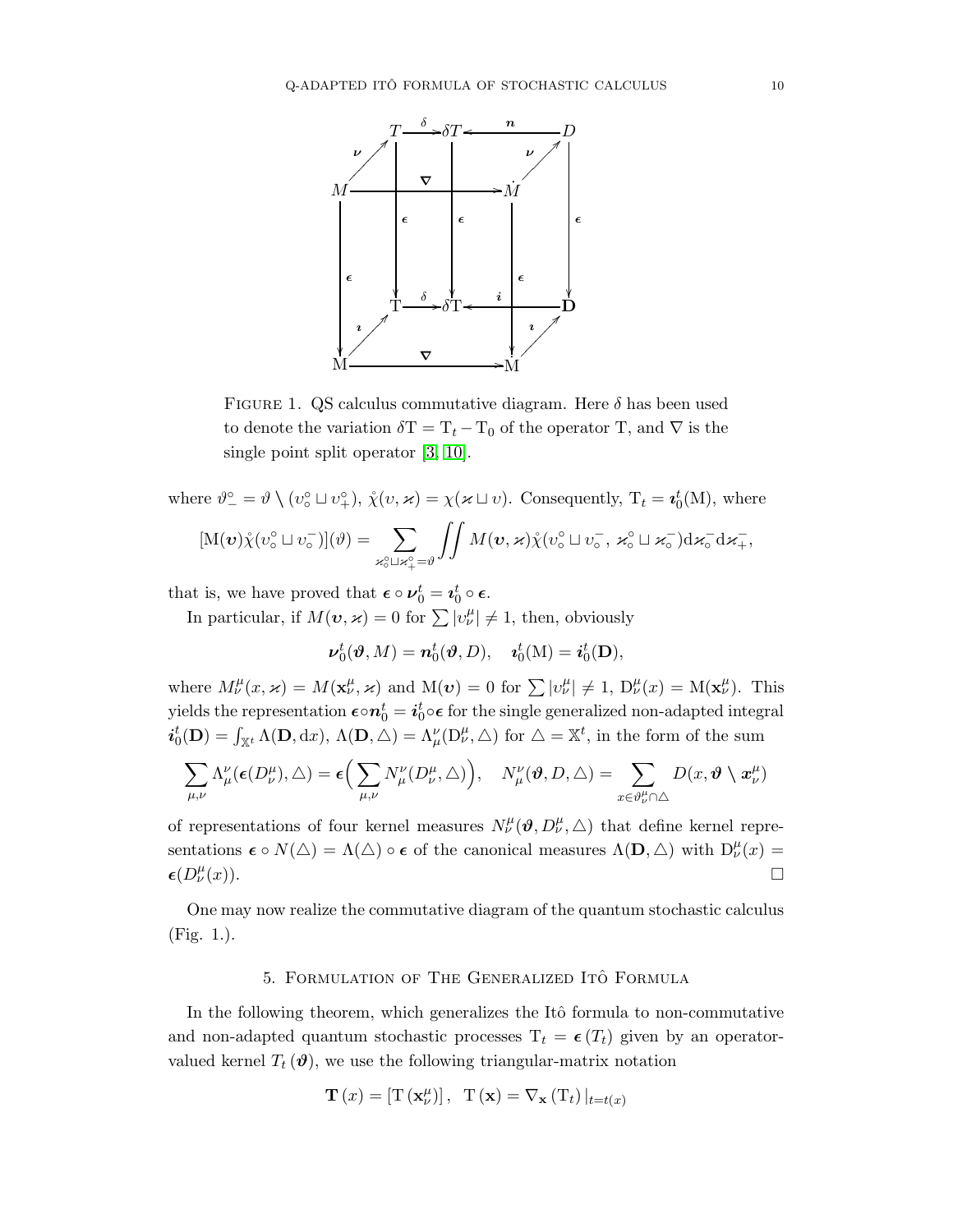for the QS point derivative  $\nabla_{\mathbf{x}}(T) = \epsilon(T(\mathbf{x}))$  given by the QS point split [\[3,](#page-18-4) [10\]](#page-19-17) of the kernel  $\dot{T}(\mathbf{x}, \varkappa) = T(\varkappa \sqcup \mathbf{x})$ , with  $T^{\mu}_{\nu}(x) = T(\mathbf{x}^{\mu}_{\nu})$  equal to zero for  $\mu > \nu$  and  $T_{-}^{-}(x) = T_{t(x)} = T_{+}^{+}(x).$ 

We notice that if  $T_t(\boldsymbol{\vartheta}) = T_0(\boldsymbol{\vartheta}) + \boldsymbol{n}_0^t(\boldsymbol{\vartheta}, D)$ , corresponding to the single-integral representation  $T_t - T_0 = i_0^t (\mathbf{D})$  with  $D_{\nu}^{\mu}(x) = \epsilon (D_{\nu}^{\mu}(x))$ , then  $\dot{T}_t(\mathbf{x}, \varkappa) = T_t(\varkappa \sqcup x)$ may be given by

$$
\dot{T}_t(\mathbf{x}, \varkappa) = \dot{T}_{t \wedge t_+(x)}(\mathbf{x}, \varkappa) + \sum_{\mathbf{z} \in \varkappa}^{t_+(x) \leq t(z) < t} D(\mathbf{z}, (\varkappa \setminus \mathbf{z}) \sqcup \mathbf{x}).
$$

Indeed, if  $t \in (t(x), t_{+}(x)]$ , then  $\dot{T}_t(\mathbf{x}, \varkappa) = \dot{T}_{t_{+}(x)}(\mathbf{x}, \varkappa)$  and is therefore not dependent on  $t$ , where

$$
t_{+}(x) = \min \{ t (x') > t (x) : x' \in \sqcup \varkappa_{\nu}^{\mu} \},
$$

and therefore the point-wise right limit

$$
\dot{T}_{t_{+}(x)}(\mathbf{x}, \varkappa) := \lim_{t \searrow t(x)} \dot{T}_{t}(\mathbf{x}, \varkappa) = \dot{T}_{t(x)}(\mathbf{x}, \varkappa) + D(\mathbf{x}, \varkappa)
$$

trivially exists in any uniform topology for each  $\mathbf{x} \in {\mathbf{x}_{\nu}^{\mu} : \mu, \nu = -, \circ, +}$  and  $\varkappa$ ; with

$$
\dot{T}_{t_+(x)}(\mathbf{x}_-^-, \varkappa) = T_{t(x)}(\varkappa) = \dot{T}_{t_+(x)}(\mathbf{x}_+^+, \varkappa)
$$

for  $\dot{T}_t(\mathbf{x}^-,\varkappa) = T_t(\varkappa) = \dot{T}_t(\mathbf{x}^+_{+},\varkappa)$  due to the independentcy of  $T(\vartheta)$  on  $\vartheta^-$  and  $\vartheta_+^+$ .

Now we assume that the QS point split  $\nabla_{\mathbf{x}}(T_t) = \epsilon(\dot{T}_t(\mathbf{x}))$ , for  $t > t(x)$ , has the right limit

$$
\mathrm{T}_{+}\left(\mathbf{x}\right):=\lim_{t\searrow t(x)}\nabla_{\mathbf{x}}\left(\mathrm{T}_{t}\right)\equiv\boldsymbol{\epsilon}\left(\dot{T}_{t_{+}\left(x\right)}(\mathbf{x})\right)
$$

under the continuity of  $\epsilon$  in an appropriate topology on  $T_t$ , as they have trivially the limits

$$
\mathrm{T}_{+}(\mathbf{x}_{-}^{-})=\boldsymbol{\epsilon}\left(\dot{T}_{t(x)}\left(\mathbf{x}_{-}^{-}\right)\right)=\mathrm{T}_{t(x)}=\boldsymbol{\epsilon}\left(\dot{T}_{t(x)}\left(\mathbf{x}_{+}^{+}\right)\right)=\mathrm{T}_{+}(\mathbf{x}_{+}^{+})
$$

for  $\mathbf{x} \in \{\mathbf{x}_-^-, \mathbf{x}_+^+\}$ . The operator-valued triangular matrix function  $\mathbf{T}_+(x) = [T_+(\mathbf{x}_\nu^\mu)]$ of these limits is called the  $QS$  germ of the process T as an operator-valued function  $t \mapsto T_t$ . As it is proved in the main theorem, these germ-limits are given as  $T_+ (x) = T (x) + D (x)$  by the matrix elements  $D (x^{\mu}_{\nu})$  of the QS-derivatives  $\mathbf{D} = [\mathbf{D}(\mathbf{x}_{\nu}^{\mu})]$  and when the kernels  $T_t$  are given as the multiple counting integrals  $T_t = \nu_0^t(M)$  [\(4.5\)](#page-7-1) we obtain the multiple QS integral representation  $T_t = i_0^t(M)$  [\[3\]](#page-18-4) with  $M(v) = \epsilon(M(v))$  defining the matrix elements  $D^{\mu}_{\nu}(x)$  as

$$
\mathrm{D}\left(\mathbf{x}_{\nu}^{\mu}\right)=\mathbf{z}_{0}^{t\left(x\right)}\left(\mathrm{\dot{M}}\left(\mathbf{x}_{\nu}^{\mu}\right)\right)=\boldsymbol{\epsilon}\left(D\left(\mathbf{x}_{\nu}^{\mu}\right)\right)
$$

for  $x \in \mathbb{X}$  from each atomic table  $x^{\mu}_{\nu} \ni x$  in [\(4.6\)](#page-8-0).

In the following Main Theorem taken from  $[11],[13]$  $[11],[13]$  regarding the Itô product formula in terms of the kernels  $T$  we shall adopt the convention that given a chain  $\varkappa = \varkappa_+^-\sqcup \varkappa_0^-\sqcup \varkappa_+^0$ , we have sub-chains  $\varkappa^\mu := \varkappa_0^\mu \sqcup \varkappa_+^\mu$ , and  $\varkappa_\nu := \varkappa_\nu^-\sqcup \varkappa_\nu^0$ .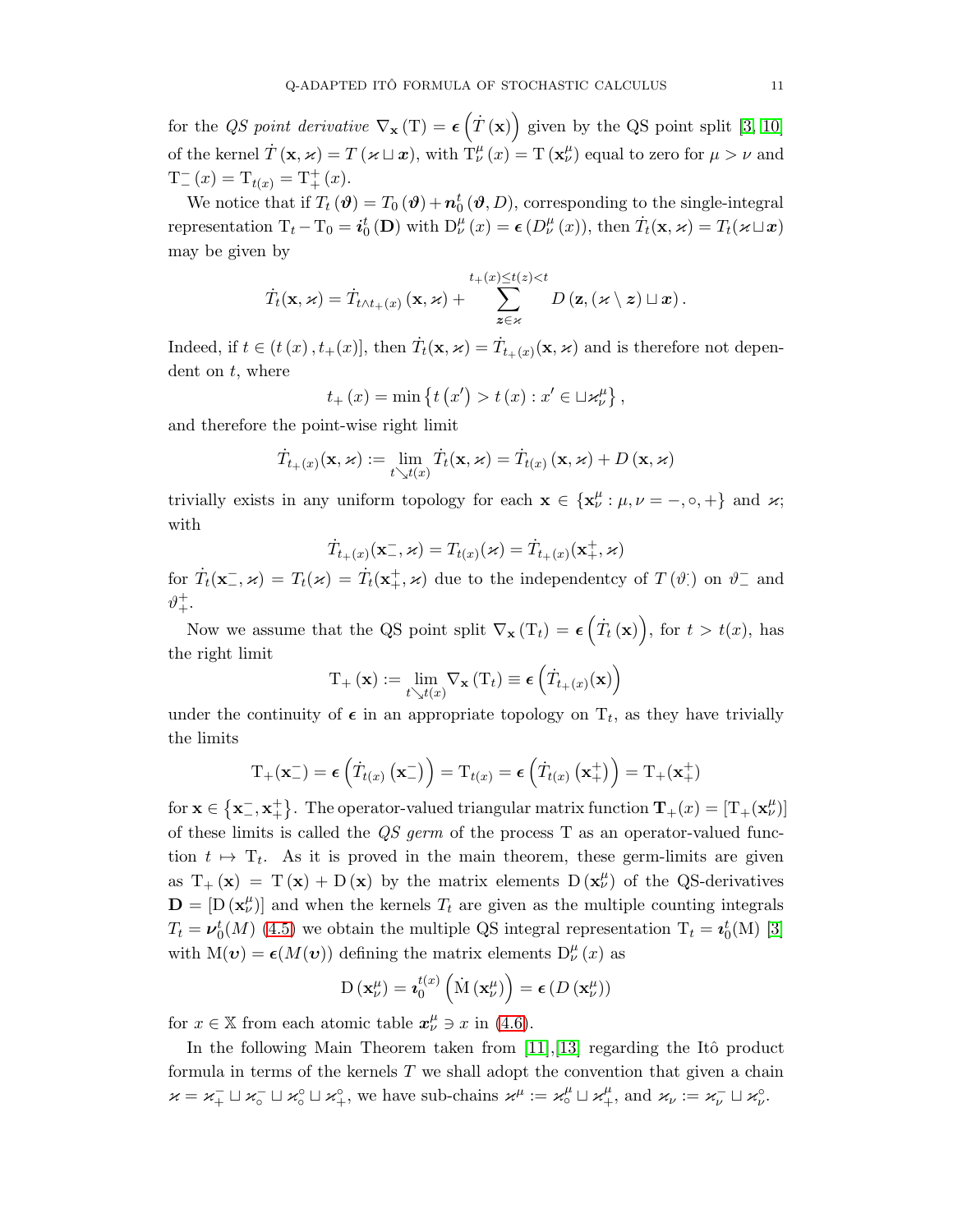**Definition.** Let the kernels X, Y be given by the continuous operators  $X(\sigma)$ :  $\mathfrak{k}^{\otimes}(\sigma_{\circ})\otimes\mathfrak{h}\to \mathfrak{k}^{\otimes}(\sigma^{\circ})\otimes\mathfrak{h}\text{ and }Y(\tau):\mathfrak{k}^{\otimes}(\tau_{\circ})\otimes\mathfrak{h}\to \mathfrak{k}^{\otimes}(\tau^{\circ})\otimes\mathfrak{h}\text{, then the associa$ tive product  $X \cdot Y$  [\[10\]](#page-19-17) is given by

(5.1) 
$$
[X \cdot Y](\boldsymbol{\vartheta}) = \sum_{v_0^- \sqcup \tau_0^- = \vartheta_0^-}^{ \sigma_+^{\circ} \sqcup v_+^{\circ} = \vartheta_+^{\circ} } \sum_{\sigma_+^{\prime} \sqcup v_+^- \sqcup \tau_+^- = \vartheta_+^-} X(\boldsymbol{\sigma}) Y(\boldsymbol{\tau}),
$$

as a mapping of  $\mathfrak{k}^{\otimes}(\tau_{\circ}) \otimes \mathfrak{h}$  into  $\mathfrak{k}^{\otimes}(\sigma^{\circ}) \otimes \mathfrak{h}$ , where  $v_{\circ}^{\circ} = \vartheta_{\circ}^{\circ}$ ,  $\vartheta^{\circ} = \sigma^{\circ}$ , and  $\tau_{\circ} = \vartheta_{\circ}$ , and

<span id="page-11-0"></span>
$$
\boldsymbol{\sigma} = \left( \begin{array}{cc} \sigma_{+}^{-} & v^{-} \\ \sigma_{+}^{\circ} & v^{\circ} \end{array} \right), \quad \boldsymbol{\tau} = \left( \begin{array}{cc} \tau_{+}^{-} & \tau_{\circ}^{-} \\ v_{+} & v_{\circ} \end{array} \right),
$$

with unit kernel  $\hat{I}$  given by operators  $\hat{I}(\mathbf{\theta}) = \hat{I}(\vartheta_{\circ}^{\circ}) \otimes \delta_{\emptyset}(\vartheta \setminus \vartheta_{\circ}^{\circ})$  such that  $\hat{I} \cdot X =$  $X=X\cdot\hat{I}.$ 

**Main Theorem.** (i) If kernel  $T(\theta)$  is relatively bounded, then the same is true for the kernel  $T^{\star}(\boldsymbol{\vartheta})$  :  $||T^{\star}||_{\boldsymbol{\gamma}} = ||T||_{\boldsymbol{\gamma}'},$  where

$$
\boldsymbol{\gamma} = \begin{pmatrix} \gamma_+^- & \gamma_0^- \\ \gamma_+^\circ & \gamma_0^\circ \end{pmatrix}, \ \ \boldsymbol{\gamma}' = \begin{pmatrix} \gamma_+^- & \gamma_+^\circ \\ \gamma_0^- & \gamma_0^\circ \end{pmatrix},
$$

and the operator  $T^* = \epsilon(T^*)$ , as well as the operator  $T = \epsilon(T)$ , is p-bounded by the estimate [\(4.3\)](#page-7-2) for  $p \ge q + 1/r$ . For any such kernels  $T(\mathbf{v})$  and  $T^*(\mathbf{v})$ , bounded relative to the quadruples  $\alpha = (\alpha^{\mu}_{\nu})$  and  $\gamma = (\gamma^{\mu}_{\nu})$  of functions  $\alpha^{\mu}_{\nu}(x)$  and  $\gamma^{\mu}_{\nu}(x)$ satisfying [\(4.2\)](#page-7-0), the operator

$$
\boldsymbol{\epsilon}(T)\boldsymbol{\epsilon}(T)^* = \boldsymbol{\epsilon}(T\cdot T^*), \quad \boldsymbol{\epsilon}(\hat{I}) = \hat{I}, \text{ where } \hat{I} = \mathbf{1}_{\mathfrak{h}} \otimes I^{\otimes},
$$

is well-defined as a  $\star$ -representation of kernel product [\(5.1\)](#page-11-0) having the estimate  $||T \cdot T^*||_{\beta} \leq ||T||_{\alpha}||T^*||_{\gamma}$  if  $\beta^{\mu}_{\nu} \geq (\alpha \cdot \gamma)^{\mu}_{\nu}$ , where  $(\alpha \cdot \gamma)^{\mu}_{\nu}(x) = \sum \alpha^{\mu}_{\kappa}(x)\gamma^{\kappa}_{\nu}(x)$  is defined by the product of triangular matrices

$$
\left[\begin{array}{ccc} 1 & \alpha_{\circ}^{-} & \alpha_{+}^{-} \\ 0 & \alpha_{\circ}^{\circ} & \alpha_{+}^{\circ} \\ 0 & 0 & 1 \end{array}\right] \left[\begin{array}{ccc} 1 & \gamma_{\circ}^{-} & \gamma_{+}^{-} \\ 0 & \gamma_{\circ}^{\circ} & \gamma_{+}^{\circ} \\ 0 & 0 & 1 \end{array}\right] = \left[\begin{array}{ccc} 1 & \alpha_{\circ}^{-} \gamma_{\circ}^{\circ} + \gamma_{\circ}^{-} , & \gamma_{+}^{-} + \alpha_{\circ}^{-} \gamma_{+}^{\circ} + \alpha_{+}^{-} \\ 0 , & \alpha_{\circ}^{\circ} \gamma_{\circ}^{\circ} , & \alpha_{\circ}^{\circ} \gamma_{+}^{\circ} + \gamma_{+}^{\circ} \\ 0 , & 0 , & 1 \end{array}\right].
$$

(ii) Let  $T_t = \epsilon(T_t)$  with  $\dot{T}_t(\mathbf{x}, \mathbf{z}) = T_t(\mathbf{x} \sqcup \mathbf{z})$  having the QS right limit at  $t \searrow$ t(x). Let  $\mathbf{T}(x) = \begin{bmatrix} \nabla_{\mathbf{x}^{\mu}_{\nu}} (\mathbf{T}_{t(x)}) \end{bmatrix}$  and  $\mathbf{T}_{+}(x) = \begin{bmatrix} \mathbf{T}_{+}(\mathbf{x}^{\mu}_{\nu}) \end{bmatrix}$  denote triangular matrices at  $x$  with  $t = t(x)$  having the operator-valued matrix elements

<span id="page-11-1"></span>(5.2) 
$$
\mathcal{T}(\mathbf{x}_{\nu}^{\mu}) = \epsilon(\dot{T}_{t(x)}(\mathbf{x}_{\nu}^{\mu})) \equiv \mathcal{T}_{\nu}^{\mu}(x), \quad \mathcal{T}_{+}(\mathbf{x}_{\nu}^{\mu}) = \epsilon(\dot{T}_{t_{+}(x)}(\mathbf{x}_{\nu}^{\mu})) \equiv \mathcal{G}_{\nu}^{\mu}(x)
$$

corresponding to the single point split  $\dot{T}_t(\mathbf{x}_\nu^\mu)$  at  $x \in \mathbf{x}_\nu^\mu$  with  $t(x) \leq t$ . Then the operator-functions  $D^{\mu}_{\nu}(x) = G^{\mu}_{\nu}(x) - T^{\mu}_{\nu}(x)$  are quantum-stochastic derivatives of the function  $t \mapsto T_t$  which define the QS differential  $dT_t = d\vec{i}_0(\mathbf{D})$  in the difference form so that  $T_t - T_0 = \boldsymbol{i}_0^t(T_+ - T)$ . Moreover,  $T_t^* - T_0^* = \boldsymbol{i}_0^t(T_+^{\ddagger} - T^{\ddagger})$ , and we have the generalized non-adapted Itô formula

<span id="page-11-2"></span>(5.3) 
$$
\mathbf{T}_t \mathbf{T}_t^* - \mathbf{T}_0 \mathbf{T}_0^* = \mathbf{i}_0^t (\mathbf{T} \mathbf{D}^{\ddagger} + \mathbf{D} \mathbf{T}^{\ddagger} + \mathbf{D} \mathbf{D}^{\ddagger}) = \mathbf{i}_0^t (\mathbf{T}_+ \mathbf{T}_+^{\ddagger} - \mathbf{T} \mathbf{T}^{\ddagger}),
$$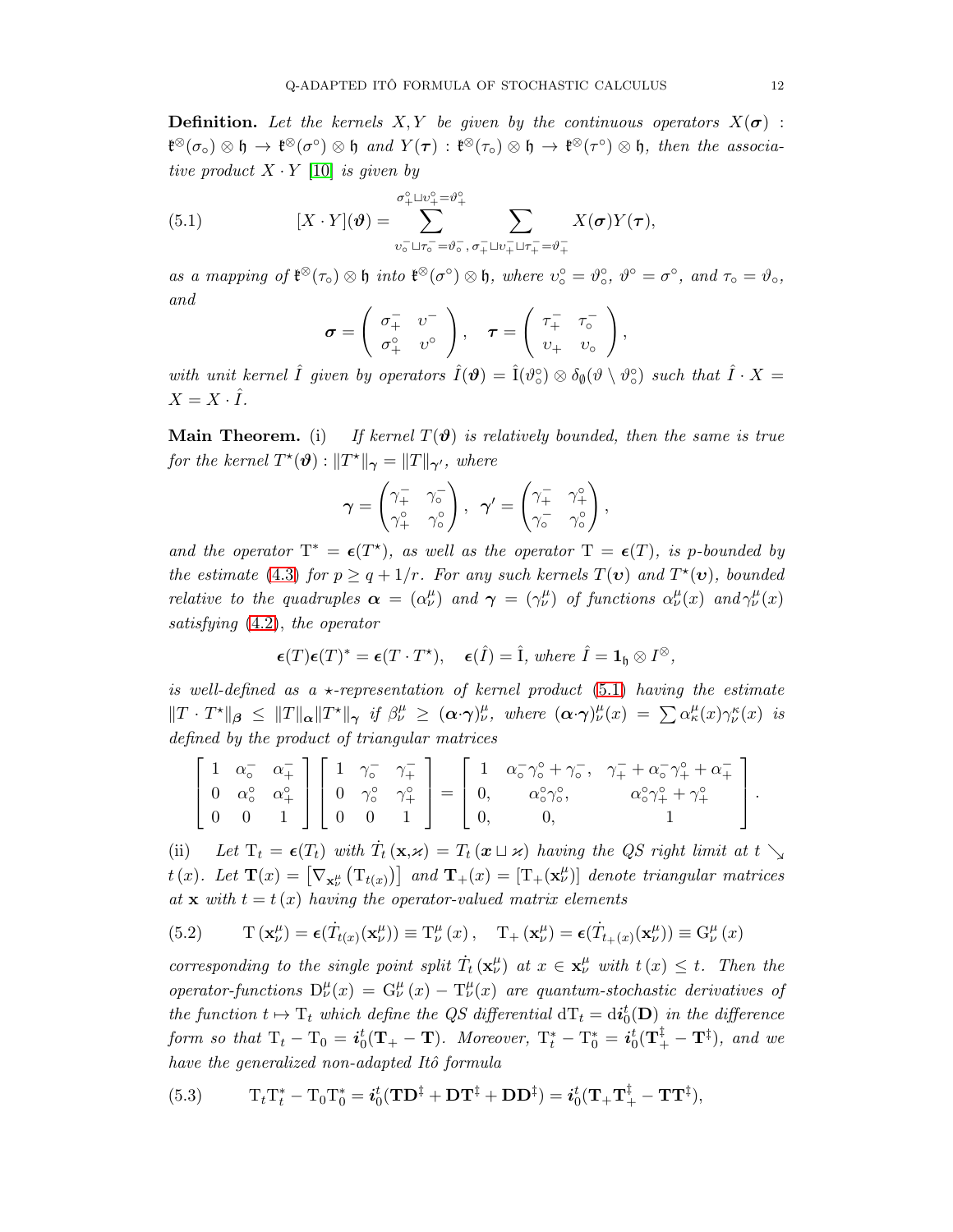where  $\mathbf{D} \mapsto \mathbf{D}^{\ddagger}$  is the pseudo-Euclidean conjugation  $[D^{\mu}_{\nu}(x)]^{\ddagger} = [D^{-\nu}_{-\mu}(x)]^*$  of the triangular operators

$$
\mathbf{T} = \left[ \begin{array}{ccc} T & T_{\circ}^- & T_{+}^- \\ 0 & T_{\circ}^{\circ} & T_{+}^{\circ} \\ 0 & 0 & T \end{array} \right], \ \ \mathbf{D} = \left[ \begin{array}{ccc} 0 & D_{\circ}^- & D_{+}^{\circ} \\ 0 & D_{\circ}^{\circ} & D_{+}^{\circ} \\ 0 & 0 & 0 \end{array} \right], \ \ \mathbf{T}_{+} = \left[ \begin{array}{ccc} T & G_{\circ}^- & G_{+}^- \\ 0 & G_{\circ}^{\circ} & G_{+}^{\circ} \\ 0 & 0 & T \end{array} \right] \equiv \mathbf{G}
$$

with the standard block-matrix multiplication  $(\mathbf{X}\mathbf{Y})^{\mu}_{\nu} = \Sigma X^{\mu}_{\kappa} Y^{\kappa}_{\nu}$ .

*Proof.* (i) The adjoint operators  $\epsilon(T)$  and  $\epsilon(T^*)$ , defining the \*-representation  $(3.3)$  with respect to the kernels T, bounded in the sense of  $(4.1)$  and  $(4.2)$ , are p-bounded for  $p \ge q + 1/r$  by the estimate  $\|\boldsymbol{\epsilon}(T)\|_p \le \|T\|_q(r)$  and inequality [\(4.3\)](#page-7-2); this leads to the exponential estimate

$$
\|\boldsymbol{\epsilon}(T)\|_{p} \leq \|T\|_{\boldsymbol{\alpha}} \exp\left\{\|\alpha_{+}^{-}\|^{(1)} + \frac{1}{2}\left(\|\alpha_{+}^{\circ}\|^{(2)}(r)^{2} + \|\alpha_{\circ}^{-}\|^{(2)}(r)^{2}\right)\right\}.
$$

The formula for the kernel multiplication  $T^* \cdot T$  which is given above [\(5.1\)](#page-11-0) is  $\beta$ bounded for  $\beta = \alpha \cdot \gamma$ , since  $\| [T \cdot T^*](\theta) \| \leq$ 

$$
\leq \sum \left\| T \begin{pmatrix} \vartheta_{+}^{-} \setminus \sigma_{+}^{-} & \varkappa_{\circ}^{-} \sqcup \varkappa_{+}^{-} \\ \vartheta_{+}^{\circ} \setminus \varkappa_{+}^{\circ} & \vartheta_{\circ}^{\circ} \sqcup \varkappa_{+}^{\circ} \end{pmatrix} \right\| \cdot \left\| T^{\star} \begin{pmatrix} \vartheta_{+}^{-} \setminus \tau_{+}^{-} & \vartheta_{\circ}^{-} \setminus \varkappa_{\circ}^{-} \\ \varkappa_{+}^{-} \sqcup \varkappa_{+}^{\circ} & \vartheta_{\circ}^{\circ} \sqcup \varkappa_{\circ}^{-} \end{pmatrix} \right\|
$$
  

$$
\leq \|T\|_{\alpha} \|T^{\star}\|_{\gamma} \sum \alpha^{\otimes} \begin{pmatrix} \vartheta_{+}^{-} \setminus \sigma_{+}^{-} & \varkappa_{\circ}^{-} \sqcup \varkappa_{+}^{-} \\ \vartheta_{+}^{\circ} \setminus \varkappa_{+}^{\circ} & \vartheta_{\circ}^{\circ} \sqcup \varkappa_{+}^{\circ} \end{pmatrix} \gamma^{\otimes} \begin{pmatrix} \vartheta_{+}^{-} \setminus \tau_{+}^{-} & \vartheta_{\circ}^{-} \setminus \varkappa_{\circ}^{-} \\ \varkappa_{+}^{-} \sqcup \varkappa_{+}^{\circ} & \vartheta_{\circ}^{-} \sqcup \varkappa_{-}^{-} \end{pmatrix}
$$
  

$$
= \|T\|_{\alpha} \|T^{\star}\|_{\gamma} (\alpha \cdot \gamma)^{\otimes} (\vartheta); \qquad (\alpha \cdot \gamma)_{\nu}^{\mu} = \sum_{\mu \leq \kappa \leq \nu} \alpha_{\kappa}^{\mu} \gamma_{\nu}^{\kappa},
$$

where we have employed the multiplication formula  $\alpha^{\otimes} \cdot \gamma^{\otimes} = (\alpha \cdot \gamma)^{\otimes}$  for scalar exponential kernels

$$
\beta^{\otimes}(\boldsymbol{\vartheta}) = \prod \beta^{\mu}_{\nu}(\vartheta^{\mu}_{\nu}); \ \beta^{\mu}_{\nu}(\vartheta) = \prod_{x \in \vartheta} \beta^{\mu}_{\nu}(x) : \ (\boldsymbol{\alpha} \cdot \boldsymbol{\gamma})^{\mu}_{\nu}(x) = \sum \alpha^{\mu}_{\kappa}(x) \gamma^{\kappa}_{\nu}(x).
$$

Using the main formula

(5.4) 
$$
\int \sum_{v \subseteq \vartheta} f(v, \vartheta \setminus v) d\vartheta = \iint f(v, \varkappa) d\nu d\varkappa, \quad \forall f \in L^1(\mathcal{X} \times \mathcal{X}),
$$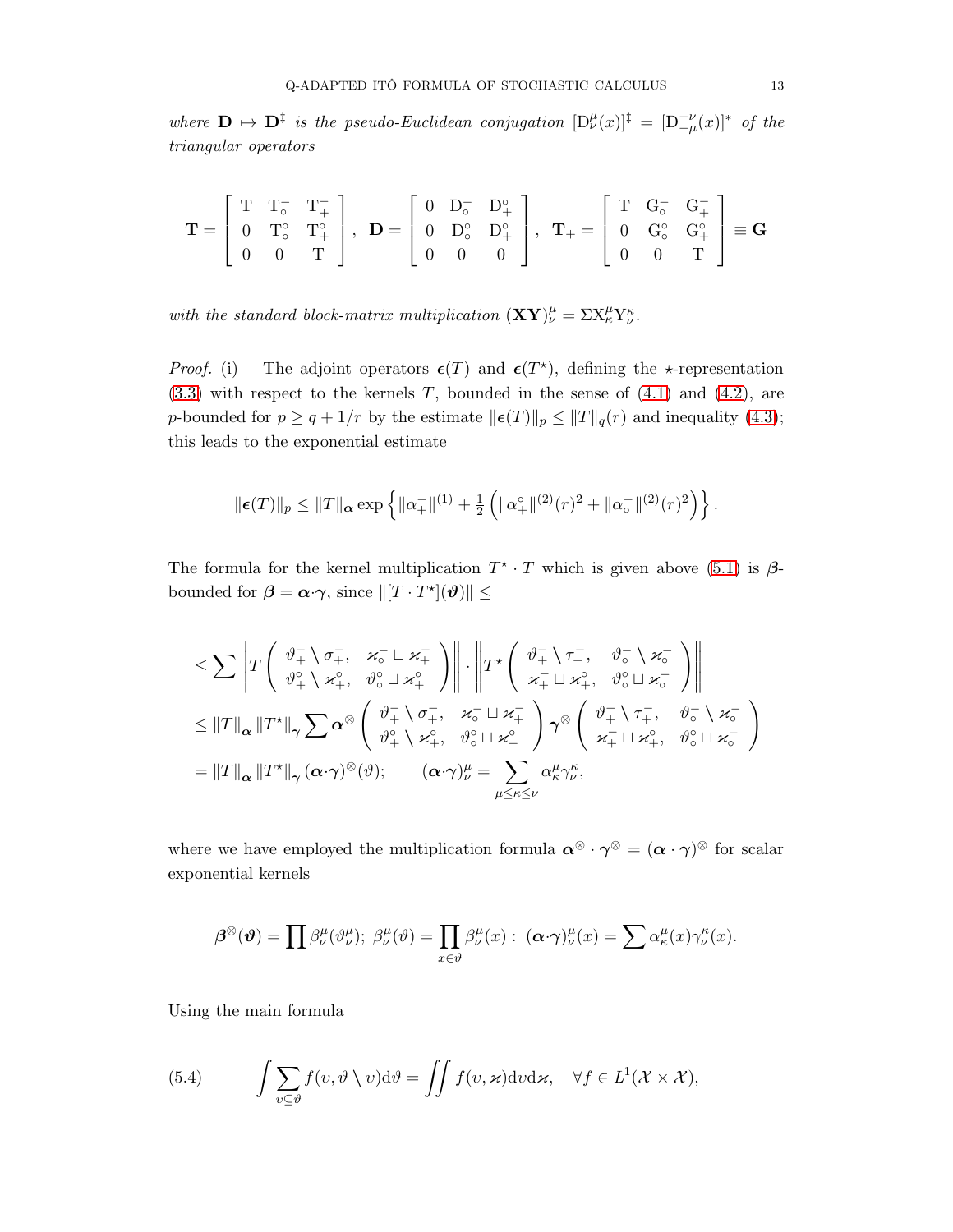of the scalar integration  $[3, 10]$  $[3, 10]$ , we write the scalar square of the action  $(3.3)$  in the form  $\|\boldsymbol{\epsilon}(T)\chi\|^2 =$ 

$$
= \int \left\| \sum_{\vartheta_{\circ} \in \mathbb{D}^{\vartheta_{+}^{2}} = \vartheta^{\circ}} \int \int T(\vartheta) \chi(\vartheta_{\circ}) d\vartheta_{+}^{-} d\vartheta_{\circ}^{-} \right\|^{2} d\vartheta^{\circ}
$$
  
\n
$$
= \int \int \int \int \int \sum_{\sigma_{\circ} \in \mathbb{D}^{\sigma_{-}^{-}} = \vartheta^{\circ}} \sum_{\tau_{\circ} \in \mathbb{D}^{\sigma_{+}^{-}} = \vartheta^{\circ}} \langle T(\sigma') \chi(\sigma^{\circ}) | T(\tau) \chi(\tau_{\circ}) \rangle d\vartheta^{\circ} d\sigma_{+}^{-} d\sigma_{+}^{\circ} d\tau_{+}^{-} d\tau_{\circ}^{-}
$$
  
\n
$$
= \int \int \int \int \int \langle \chi(\sigma^{\circ}) | T^{\star}(\sigma) T(\tau) \chi(\tau_{\circ}^{-} \sqcup \varkappa_{\circ}) \rangle d\kappa d\sigma_{+}^{-} d\sigma_{+}^{\circ} d\tau_{+}^{-} d\tau_{\circ}^{-}
$$
  
\n
$$
= \int \langle \chi(\vartheta^{\circ}) \Big| \sum_{\vartheta_{\circ} \in \mathbb{D}^{\vartheta_{+}^{2}} = \vartheta^{\circ}} \iint (T^{\star} \cdot T)(\vartheta) \chi(\vartheta_{\circ}) d\vartheta_{+}^{-} d\vartheta_{\circ}^{-} d\vartheta^{\circ} = \langle \chi | \epsilon(T^{\star} \cdot T) \chi \rangle,
$$

where  $\varkappa_0^{\circ} = \sigma_0^{\circ} \cap \tau_0^{\circ}$ ,  $\varkappa_+^{\circ} = \sigma_0^{\circ} \cap \tau_+^{\circ}$ ,  $\varkappa_0^- = \tau_0^{\circ} \cap \sigma_0^-$ ,  $\varkappa_+^{\circ} = \sigma_0^- \cap \tau_+^{\circ}$ ,

$$
\boldsymbol{\sigma} = \left( \begin{array}{cc} \sigma^-_+ & \varkappa^- \\ \sigma^{\circ}_+ & \varkappa^{\circ} \end{array} \right), \quad \boldsymbol{\tau} = \left( \begin{array}{cc} \tau^-_+ & \tau^-_0 \\ \varkappa_+ & \varkappa_{\circ} \end{array} \right)
$$

and the integral over  $d\vartheta^{\circ}$  of the double sum

$$
\sum_{\sigma_0^o\sqcup\sigma_o^-=\vartheta^o}\sum_{\tau_0^o\sqcup\tau_+^o=\vartheta^o}=\sum_{\varkappa_0^o\sqcup\varkappa_+^o\sqcup\varkappa_0^-\sqcup\varkappa_+^-=\vartheta^o}
$$

is replaced by the quadruple integral over  $d\kappa = d\kappa_0^{\circ} d\kappa_+^{\circ} d\kappa_+^{\circ} d\kappa_+^{\circ}$ . In the last line we have substituted back  $\vartheta_{\circ}^{-} = \tau_{\circ}^{-} \sqcup \varkappa_{\circ}^{-}$ ,  $\vartheta_{+}^{\circ} = \sigma_{+}^{\circ} \sqcup \varkappa_{+}^{\circ}$ ,  $\vartheta_{+}^{-} = \sigma_{+}^{-} \sqcup \varkappa_{+}^{-} \sqcup \tau_{+}^{-}$ ,  $\varkappa_{\circ}^{\circ} = \vartheta_{\circ}^{\circ}$ , and also  $\vartheta^{\circ} = \sigma^{\circ}$ ,  $\vartheta_{\circ} = \tau_{\circ}$ . Indeed it follows that  $\epsilon(T)^{*} \epsilon(T) = \epsilon(T^{*} \cdot T)$ , from which we also obtain  $\epsilon(\hat{I}) = \hat{I}$  that may also be trivially verified from [\(3.3\)](#page-5-1).  $\Box$ 

(ii) We shall now consider the stochastic differential  $dT_t$  of the multiple integral  $T_t = \iota_0^t(M)$  of the operator function  $M(v) = \epsilon(M(v))$  defined by the quantumstochastic derivatives

$$
D^{\mu}_{\nu}(x) = \mathbf{z}_0^{t(x)} \circ \boldsymbol{\epsilon} \left( \dot{M}(\mathbf{x}_{\nu}^{\mu}) \right) = \boldsymbol{\epsilon} \circ \boldsymbol{\nu}_0^{t(x)} \left( \dot{M}(\mathbf{x}_{\nu}^{\mu}) \right) = \boldsymbol{\epsilon} (D^{\mu}_{\nu}(x)),
$$

representing the differences of the kernels

$$
D(\mathbf{x}_{\nu}^{\mu}, \varkappa) = \boldsymbol{\nu}_0^{t(x)}(\varkappa, \dot{M}(\mathbf{x}_{\nu}^{\mu})) = \dot{T}_{t(x)}(\mathbf{x}_{\nu}^{\mu}, \varkappa) - \dot{T}_{t(x)}(\mathbf{x}_{\nu}^{\mu}, \varkappa).
$$

Here  $\boldsymbol{\nu}_0^t$  $(\varkappa, \dot{M}(\mathbf{x})) = \sum_{\mathbf{v} \subseteq \varkappa^t} M(\mathbf{v} \sqcup \mathbf{x}, \varkappa \setminus \mathbf{v}), \mathbf{x}$  is one of the atomic tables [\(4.6\)](#page-8-0),

$$
\dot{T}_{t(x)}(\mathbf{x},\varkappa)=\sum_{\mathbf{v}\subseteq\mathbf{x}^{t(x)}}M(\mathbf{v},(\varkappa\sqcup\mathbf{x})\backslash\mathbf{v})=T_{t(x)}(\varkappa\sqcup\mathbf{x}),
$$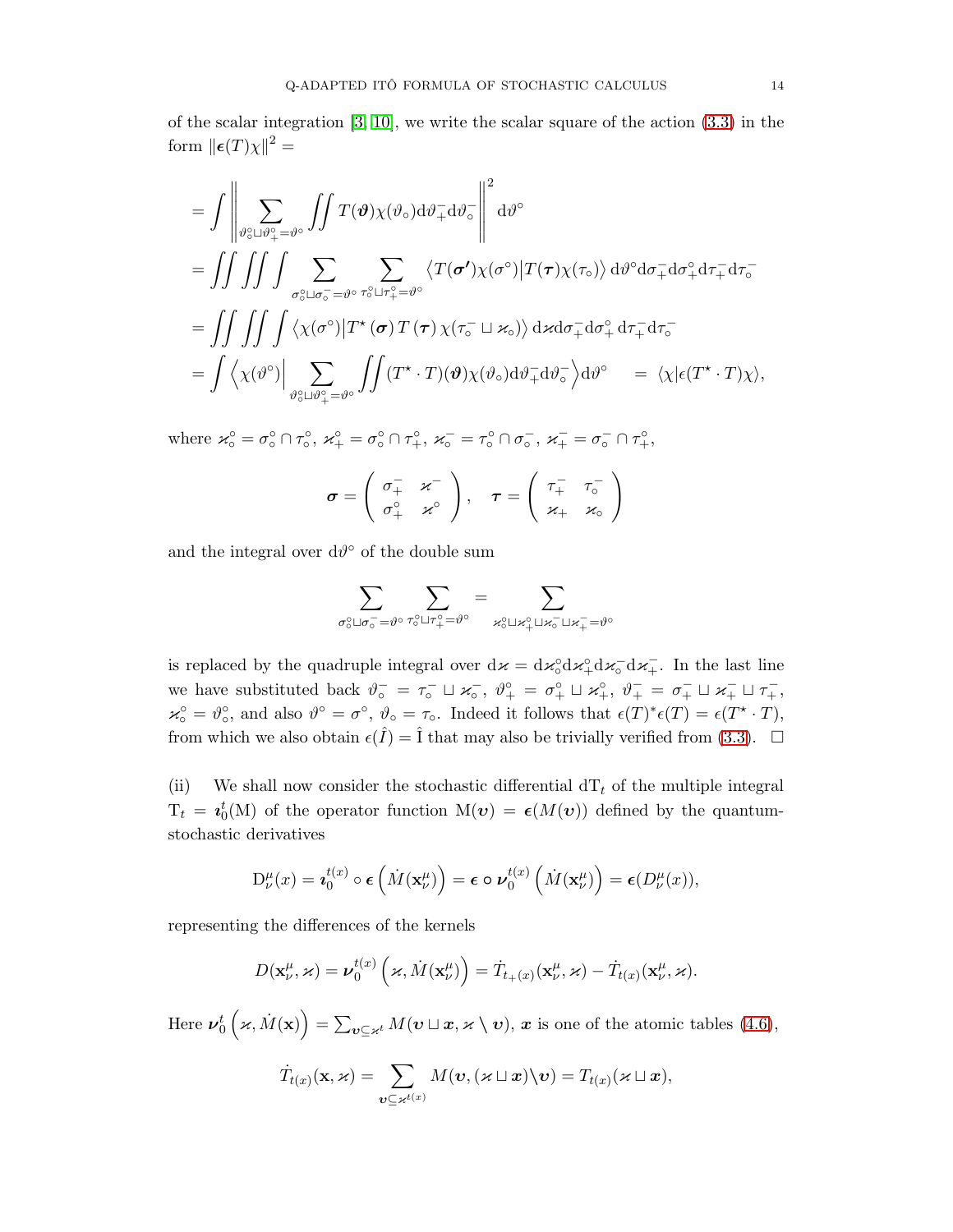where  $\varkappa^{t(x)} = \varkappa \cap [0, t(x))$ , and

$$
\dot{T}_{t_{+}(x)}(\mathbf{x}, \varkappa) = \sum_{\mathbf{v} \subseteq \varkappa^{t(x)} \sqcup \mathbf{x}} M(\mathbf{v}, (\varkappa \sqcup \mathbf{x}) \setminus \mathbf{v})
$$
\n
$$
= T_{t(x)}(\varkappa \sqcup \mathbf{x}) + \sum_{\mathbf{v} \subseteq \varkappa^{t(x)}} M(\mathbf{v} \sqcup \mathbf{x}, \varkappa \setminus \mathbf{v})
$$
\n
$$
= \dot{T}_{t(x)}(\mathbf{x}, \varkappa) + \nu_{0}^{t(x)}(\varkappa, \dot{M}(\mathbf{x})).
$$

We note that  $T_{t+}(\boldsymbol{\vartheta}) = \sum_{\boldsymbol{v} \subseteq \boldsymbol{\vartheta}^{t+}} M(\boldsymbol{v}, \boldsymbol{\vartheta} \setminus \boldsymbol{v}),$  where  $t_{+} = \min\{t(\boldsymbol{x}) > t : \boldsymbol{x} \in \boldsymbol{\vartheta}\},$  $\boldsymbol{\vartheta}^{t+} = \{\boldsymbol{x} \in \boldsymbol{\vartheta} : t(x) \leq t\},\$  so that  $\dot{T}_{t+(x)}(\mathbf{x}, \mathbf{x}) = \dot{T}_t(\mathbf{x}, \mathbf{x})$  for any  $t \in (t(\boldsymbol{x}), t+(\boldsymbol{x})].$ Thus the derivatives  $D_{\nu}^{\mu}(x), x \in \mathbb{X}^{t}$ , defining the increment  $T_{t} - T_{0} = i_{0}^{t}(\mathbf{D})$ , can be written in the form of the differences

$$
\mathbf{D}_{\nu}^{\mu}(x) = \epsilon \left( \dot{T}_{t_{+}(x)}(\mathbf{x}_{\nu}^{\mu}) \right) - \epsilon \left( \dot{T}_{t(x)}(\mathbf{x}_{\nu}^{\mu}) \right)
$$

of the operators [\(5.2\)](#page-11-1). If we consider  $\dot{T}_t(\mathbf{x})$  as one of the four entries  $\dot{T}_t(x)^\mu_\nu = \dot{T}_t(\mathbf{x}^\mu_\nu)$ in the matrix-kernel  $\left[\dot{T}_t(x)^{\mu}_{\nu}\right] \equiv \dot{T}_t(x)$  with  $\dot{T}_t(x)^{-}_{\nu} = T_{t(x)} = \dot{T}_t(x)^{+}_{\nu}$ , we can define the triangular matrix-functions

$$
\mathbf{T}(x) = \boldsymbol{\epsilon} \left( \dot{\mathbf{T}}_{t(x)}(x) \right), \quad \mathbf{T}_+(x) = \boldsymbol{\epsilon} \left( \dot{\mathbf{T}}_{t_+(x)}(x) \right)
$$

.

This allows us to obtain the quantum non-adapted Itô formula in the form

$$
\mathrm{T}_t\mathrm{T}_t^*-\mathrm{T}_0\mathrm{T}_0^*=i_0^t(\mathbf{T}\mathbf{D}^\ddagger+\mathbf{D}\mathbf{T}^\ddagger+\mathbf{D}\mathbf{D}^\ddagger),
$$

where  $\mathbf{D}(x) = \mathbf{T}_{+}(x) - \mathbf{T}(x)$  as a consequence of the fact that the map [\(3.3\)](#page-5-1) is a  $\star$ -homomorphism  $T_t T_t^* = \epsilon(T_t \cdot T_t^*)$ , and of the formula [\(5.1\)](#page-11-0) for the product of the operator-valued kernels  $T_t$  and  $T_t^*$  which can be written in the form

$$
\left[T_t \cdot T_t^{\star}\right](\boldsymbol{\vartheta} \sqcup \boldsymbol{x}_{\nu}^{\mu}) = \sum_{\kappa=\mu}^{\nu} \left(\dot{T}_t(x)_{\kappa}^{\mu} \cdot \dot{T}_t^{\star}(x)_{\nu}^{\kappa}\right)(\boldsymbol{\vartheta}) = \left(\dot{\mathbf{T}}_t \cdot \dot{\mathbf{T}}_t^{\ddagger}\right)_{\nu}^{\mu}(x, \boldsymbol{\vartheta}).
$$

Here the right-hand side is computed as an entry in the product of the kernelvalued triangular operator  $\dot{\mathbf{T}}_t(x) = \dot{T}_t(\mathbf{x})$  with  $\dot{\mathbf{T}}_t^{\ddagger}$  $\dot{\bar{t}}(x) = \dot{T}_t^{\star}(\mathbf{x})$  which defines the multiplication of the entries in terms of the product of the triangular operator-valued  $\text{kernel}\left[\dot{T}_t(\mathbf{x}_{\nu}^{\mu})\right] \text{ and } \left[\dot{T}_t^{\star}(\mathbf{x}_{\nu}^{\mu})\right] = \left[\dot{T}_t(\mathbf{x}_{-\mu}^{-\nu})^*\right] \text{ with } \dot{T}_t(\mathbf{x}_{-}^{-}, \boldsymbol{\vartheta})^* = T_t(\boldsymbol{\vartheta})^* = \dot{T}_t(\mathbf{x}_{+}^{+}, \boldsymbol{\vartheta})^*$ and  $\dot{T}(\mathbf{x}, \theta)^* = T(\theta \sqcup \mathbf{x})^*$ . Indeed, from [\(5.1\)](#page-11-0) we obtain

$$
[T \cdot T^{\star}](\boldsymbol{\vartheta} \sqcup \boldsymbol{x}_{\circ}^{\circ}) = [\dot{T}(\mathbf{x}_{\circ}^{\circ}) \cdot \dot{T}^{\star}(\mathbf{x}_{\circ}^{\circ})](\boldsymbol{\vartheta}),
$$
  
\n
$$
[T \cdot T^{\star}](\boldsymbol{\vartheta} \sqcup \boldsymbol{x}_{+}^{\circ}) = [\dot{T}(\mathbf{x}_{\circ}^{\circ}) \cdot \dot{T}^{\star}(\mathbf{x}_{+}^{\circ}) + \dot{T}(\mathbf{x}_{+}^{\circ}) \cdot T^{\star}](\boldsymbol{\vartheta}),
$$
  
\n
$$
[T \cdot T^{\star}](\boldsymbol{\vartheta} \sqcup \boldsymbol{x}_{\circ}^{-}) = [T \cdot \dot{T}^{\star}(\mathbf{x}_{\circ}^{-}) + \dot{T}(\mathbf{x}_{\circ}^{-}) \cdot \dot{T}^{\star}(\mathbf{x}_{\circ}^{\circ})](\boldsymbol{\vartheta}),
$$
  
\n
$$
[T \cdot T^{\star}](\boldsymbol{\vartheta} \sqcup \boldsymbol{x}_{+}^{-}) = [T \cdot \dot{T}^{\star}(\mathbf{x}_{+}^{-}) + \dot{T}(\mathbf{x}_{\circ}^{-}) \cdot \dot{T}^{\star}(\mathbf{x}_{+}^{\circ}) + \dot{T}(\mathbf{x}_{+}^{-}) \cdot T^{\star}](\boldsymbol{\vartheta}),
$$

which are the matrix elements of the kernel-valued triangular operator

$$
\left[ \left[T \cdot T^{\star}\right] \left( \boldsymbol{\vartheta} \sqcup \boldsymbol{x}_{\nu}^{\mu} \right) \right] = \left[ \dot{T}(\mathbf{x}_{\lambda}^{\mu}) \cdot \dot{T}^{\star}(\mathbf{x}_{\nu}^{\lambda}) \right] \left( \boldsymbol{\vartheta} \right) = \left(\dot{\mathbf{T}} \cdot \dot{\mathbf{T}}^{\ddagger} \right) \left( x, \boldsymbol{\vartheta} \right).
$$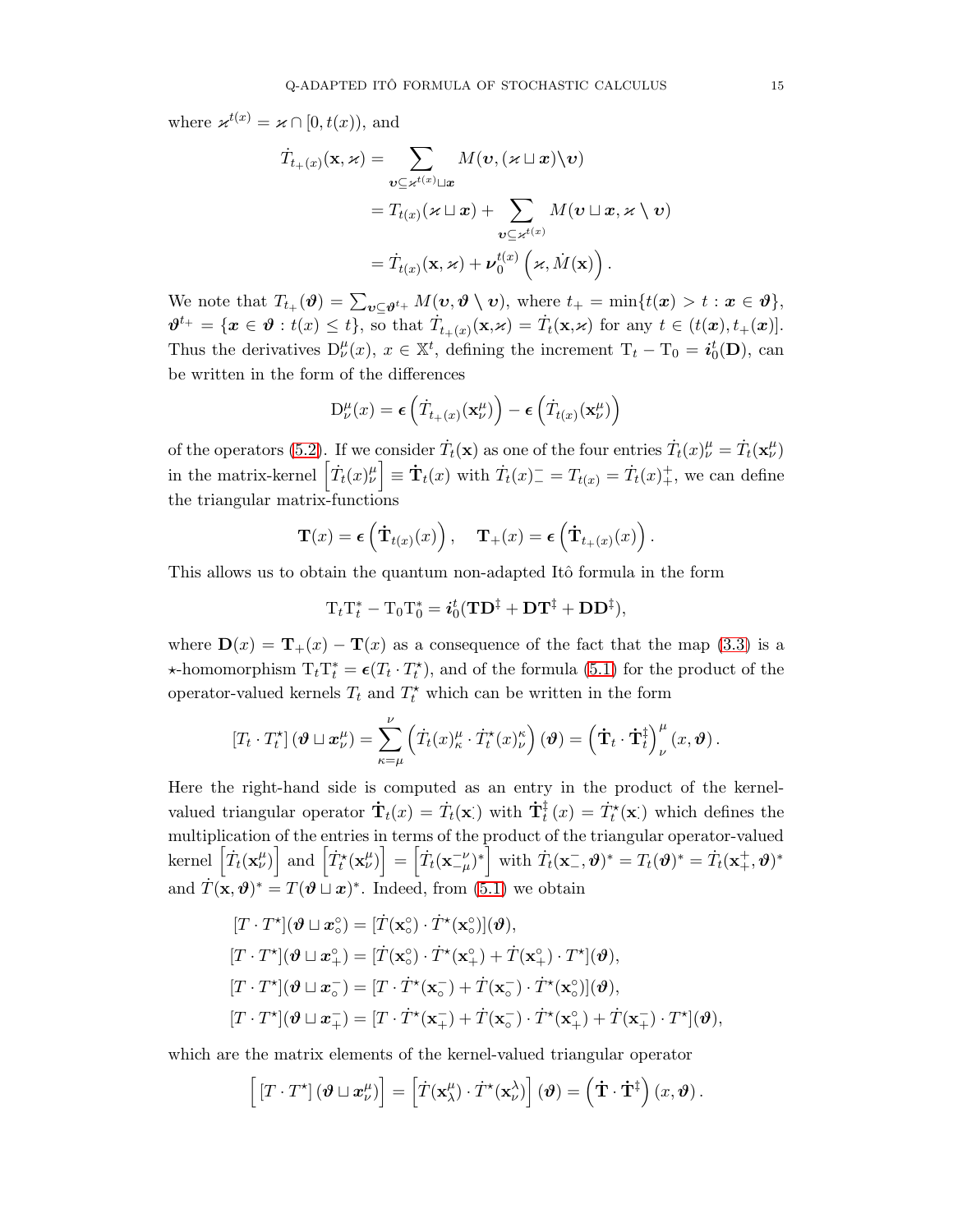This allows us to write the operator-valued triangular matrix

$$
\left[\nabla_{\mathbf{x}_{\nu}^{\mu}}\boldsymbol{\epsilon}\left(T\cdot T^{\star}\right)\right]=\sum_{\kappa=\mu}^{\nu}\boldsymbol{\epsilon}\left[\dot{T}(x)_{\kappa}^{\mu}\cdot\dot{T}^{\star}(x)_{\nu}^{\kappa}\right]=\boldsymbol{\epsilon}\left(\dot{\mathbf{T}}\cdot\dot{\mathbf{T}}^{\ddagger}\right)(x)
$$

as the block-matrix product

$$
\epsilon\left(\dot{\mathbf{T}}(x)\cdot\dot{\mathbf{T}}^{\ddagger}(x)\right) = \epsilon\left(\dot{\mathbf{T}}(x)\right)\epsilon\left(\dot{\mathbf{T}}^{\ddagger}(x)\right) = \epsilon\left(\dot{\mathbf{T}}(x)\right)\epsilon\left(\dot{\mathbf{T}}(x)\right)^{\ddagger}
$$

of  $\mathbf{T} = \boldsymbol{\epsilon} (\dot{\mathbf{T}})$  and  $\mathbf{T}^{\ddagger} = \boldsymbol{\epsilon} (\dot{\mathbf{T}})^{\ddagger}$ . So we have proved that  $\nabla_x \left( \boldsymbol{\epsilon}(T \cdot T^\star) \right) = \mathbf{T}\left(x\right) \mathbf{T}^{\ddagger}\left(x\right) \equiv \boldsymbol{\nabla}_x \left( \boldsymbol{\epsilon}(T)\right) \boldsymbol{\nabla}_x \left( \boldsymbol{\epsilon}(T^\star) \right)$ 

in terms of the germ-matrices  $\mathbf{T}(x) = \nabla_x (\epsilon(T))$ ,  $\mathbf{T}^{\ddagger}(x) = \nabla_x (\epsilon(T^*))$  having the operator entries

$$
\mathbf{T}\left(x\right)_{\nu}^{\mu} = \boldsymbol{\epsilon}\left(\dot{T}\left(\mathbf{x}_{\nu}^{\mu}\right)\right), \ \mathbf{T}^{\ddagger}\left(x\right)_{\nu}^{\mu} = \boldsymbol{\epsilon}\left(\dot{T}\left(\mathbf{x}_{-\mu}^{-\nu}\right)\right)^{*}.
$$

Thus we evaluate the germ of  $T_t T_t^*$  at  $t = t(x)$  and  $t = t_+(x)$  and obtain the difference formula

$$
\boldsymbol{\epsilon}\left(\left(\dot{\mathbf{T}}_{t_{+}(x)}\cdot\dot{\mathbf{T}}_{t_{+}(x)}^{\ddagger}\right)(x)-\left(\dot{\mathbf{T}}_{t(x)}\cdot\dot{\mathbf{T}}_{t(x)}^{\ddagger}\right)(x)\right)=\mathbf{T}_{+}(x)\mathbf{T}_{+}^{\ddagger}(x)-\mathbf{T}(x)\mathbf{T}^{\ddagger}(x),
$$

which allows us to write the stochastic derivative of the quantum non-adapted process  $T_t T_t^*$  in the form

$$
\mathrm{d}\left(\mathrm{T}_{t}\mathrm{T}_{t}^{*}\right)=\mathrm{d}i_{0}^{t}\left(\mathbf{T}_{+}\mathbf{T}_{+}^{\ddagger}-\mathbf{T}\mathbf{T}^{\ddagger}\right),\,
$$

<span id="page-15-0"></span>corresponding to  $(5.3)$ . The theorem has been proved.

6. Weak Form and Q-Adapted Quantum Ito Formula ˆ

Proposition 1. Using the non-adapted table of stochastic multiplication,

$$
\mathbf{T}_{+}^{\ddagger}\mathbf{T}_{+} - \mathbf{T}^{\ddagger}\mathbf{T} = \mathbf{D}^{\ddagger}\mathbf{T} + \mathbf{T}^{\ddagger}\mathbf{D} + \mathbf{D}^{\ddagger}\mathbf{D}
$$
\n
$$
= \begin{bmatrix} 0, & T^{*}\mathbf{D}_{\circ}^{-}, & T^{*}\mathbf{D}_{+}^{-} + \mathbf{D}_{+}^{-*}\mathbf{T} \\ 0, & 0, & \mathbf{D}_{\circ}^{-*}\mathbf{T} \\ 0, & 0, & 0 \end{bmatrix} + \begin{bmatrix} 0, & \mathbf{D}_{\circ}^{0*}\mathbf{D}_{\circ}^{0}, & \mathbf{D}_{\circ}^{0*}\mathbf{D}_{+}^{0} \\ 0, & \mathbf{D}_{\circ}^{0*}\mathbf{D}_{\circ}^{0}, & \mathbf{D}_{\circ}^{0*}\mathbf{D}_{+}^{0} \\ 0, & 0, & 0 \end{bmatrix}
$$
\n
$$
+ \begin{bmatrix} 0, & \mathbf{D}_{+}^{0*}\mathbf{T}_{\circ}^{0} + \mathbf{T}_{+}^{0*}\mathbf{D}_{\circ}^{0}, & \mathbf{D}_{+}^{0*}\mathbf{T}_{+}^{0} + \mathbf{T}_{+}^{0*}\mathbf{D}_{+}^{0} \\ 0, & \mathbf{D}_{\circ}^{0*}\mathbf{T}_{\circ}^{0} + \mathbf{T}_{\circ}^{0*}\mathbf{D}_{\circ}^{0}, & \mathbf{D}_{\circ}^{0*}\mathbf{T}_{+}^{0} + \mathbf{T}_{\circ}^{0*}\mathbf{D}_{+}^{0} \\ 0, & 0, & 0 \end{bmatrix},
$$

we can write [\(5.3\)](#page-11-2) in a weak form  $||T_t \chi||^2 - ||T_0 \chi||^2 =$ 

<span id="page-15-1"></span>
$$
= \int_{\mathbb{X}^t} 2\Re \langle \mathrm{T}_{t(x)} \chi \mid \mathrm{D}_{+}^{-}(x) \chi + \mathrm{D}_{\circ}^{-}(x) \mathring{\chi}(x) \rangle \, \mathrm{d}x + \int_{\mathbb{X}^t} ||\mathrm{D}_{+}^{\circ}(x) \chi + \mathrm{D}_{\circ}^{\circ}(x) \mathring{\chi}(x)||^2 \, \mathrm{d}x
$$
\n(6.1)

$$
+ \int_{\mathbb{X}^t} 2 \Re \langle \nabla_x T_{t(x)} \chi \mid D_+^{\circ}(x) \chi + D_{{\circ}}^{\circ}(x) \dot{\chi}(x) \rangle \, \mathrm{d}x,
$$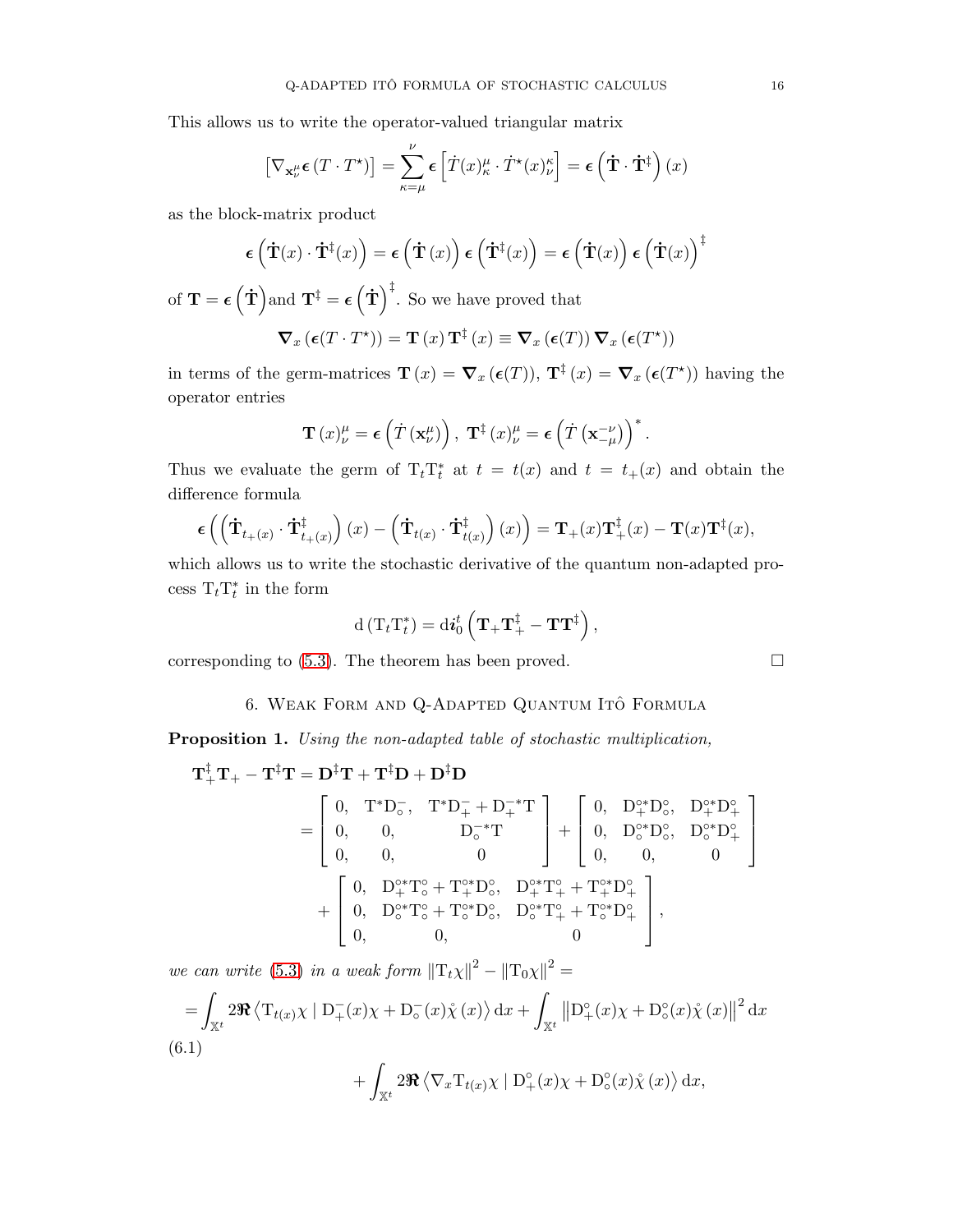where  $\nabla_x T_{t(x)} \chi = T^{\circ}_{+}(x) \chi + T^{\circ}_{\circ}(x) \chi(x)$ . This formula is valid for any non-adapted single integral  $T_t = T_0 + i_0^t(D)$  with square integrable values  $T_t \chi$  for all  $\chi \in G_+$ with  $\nabla_x$  understood as the Malliavin derivative [\[21\]](#page-19-18) at the point  $x \in \mathbb{X}$  represented in Fock space by  $[\nabla_x \mathrm{T}_{t(x)} \chi](\vartheta) = [\mathrm{T}_{t(x)} \chi](\vartheta \sqcup x).$ 

Proof. Indeed, taking into account that

$$
\langle \chi | \mathbf{i}_0^t(\mathbf{D}) \chi \rangle = \int_{\mathbb{X}^t} \left[ \langle \chi | D_+^-(x) \chi + D_0^- \mathring{\chi}(x) \rangle + \langle \mathring{\chi}(x) | D_+^{\circ}(x) \chi + D_0^{\circ}(x) \mathring{\chi}(x) \rangle \right] dx,
$$

we readily obtain the weak form of the non-adapted Itô formula if we substitute  $\mathbf{D}^{\ddagger} \mathbf{T} + \mathbf{D}^{\ddagger} \mathbf{D} + \mathbf{T}^{\ddagger} \mathbf{D}$  in place of **D**. But first notice that we may write

$$
\langle \chi | \mathbf{i}_0^t(\mathbf{D}) \chi \rangle = \int_{\mathbb{X}^t} \langle \chi | \mathbf{\nabla}_x^{\ddagger} \mathbf{D}(x) \mathbf{\nabla}_x \chi \rangle \mathrm{d}x,
$$

where  $\langle \chi | \nabla_x^{\dagger} = (\chi^*, \chi^*(x), 0),$  and  $\nabla_x \chi$  is its pseudo-adjoint. Then we may write the weak form of the non-adapted Itô formula as

$$
\|\mathbf{T}_{t}\chi\|^{2} - \|\mathbf{T}_{0}\chi\|^{2} = \int_{\mathbb{X}^{t}} \langle \chi \mid \mathbf{\nabla}_{x}^{\ddagger} \left( \mathbf{D}^{\ddagger}(x)\mathbf{T}(x) + \mathbf{D}^{\ddagger}(x)\mathbf{D}(x) + \mathbf{T}^{\ddagger}(x)\mathbf{D}(x) \right) \mathbf{\nabla}_{x}\chi \rangle \mathrm{d}x
$$

$$
= 2\Re \int_{\mathbb{X}^{t}} \langle \chi \mid \mathbf{\nabla}_{x}^{\ddagger}\mathbf{T}^{\ddagger}(x)\mathbf{D}(x)\mathbf{\nabla}_{x}\chi \rangle \mathrm{d}x + \int_{\mathbb{X}^{t}} \langle \chi \mid \mathbf{\nabla}_{x}^{\ddagger}\mathbf{D}^{\ddagger}(x)\mathbf{D}(x)\mathbf{\nabla}_{x}\chi \rangle \mathrm{d}x,
$$

giving us a non-adapted generalization of the Itô term of the Hudson-Parthasarathy formula for the adapted integrals in the form

$$
\int_{\mathbb{X}^t} \langle \chi \mid \nabla_x^{\ddagger} \mathbf{D}^{\ddagger}(x) \mathbf{D}(x) \nabla_x \chi \rangle \mathrm{d}x = \int_{\mathbb{X}^t} \left\| \mathbf{D}^{\circ}_{+}(x) \chi + \mathbf{D}^{\circ}_{\circ}(x) \mathring{\chi}(x) \right\|^2 \mathrm{d}x,
$$

and indeed

$$
\int_{\mathbb{X}^t} \langle \chi \mid \nabla_x^{\dagger} \mathbf{T}^{\dagger}(x) \mathbf{D}(x) \nabla_x \chi \rangle dx = \int_{\mathbb{X}^t} \langle \mathbf{T}_{t(x)} \chi \mid \mathbf{D}_+^-(x) \chi + \mathbf{D}_\circ^-(x) \chi(x) \rangle dx \n+ \int_{\mathbb{X}^t} \langle \nabla_x \mathbf{T}_{t(x)} \chi \mid \mathbf{D}_+^\circ(x) \chi + \mathbf{D}_\circ^{\circ}(x) \chi(x) \rangle dx,
$$

as long as  $\nabla_x \mathcal{T}_{t(x)} \chi = \mathcal{T}^{\circ}_{+}(x) \chi + \mathcal{T}^{\circ}_{\circ}(x) \mathcal{\hat{\chi}}(x)$ .

Note that if  $T_t = \epsilon(T_t)$  is the representation [\(3.3\)](#page-5-1) of the kernel [\(3.2\)](#page-4-1), then obviously

$$
[\boldsymbol{\epsilon}(T_t)\chi](\vartheta \sqcup x) = \left[\boldsymbol{\epsilon}\left(\dot{T}_t(\mathbf{x}_+^{\circ})\right)\chi + \boldsymbol{\epsilon}\left(\dot{T}(\mathbf{x}_\circ^{\circ})\right)\chi(x)\right](\vartheta),
$$

and therefore  $\nabla_x T_{t(x)} \chi = T^{\circ}_{+}(x) \chi + T^{\circ}_{\circ}(x) \chi(x)$  is satisfied. Also notice that

$$
\int_{\mathbb{X}^t} \langle \chi \mid \nabla_x^{\ddagger} \mathbf{T}^{\ddagger}(x) \mathbf{D}(x) \nabla_x \chi \rangle \mathrm{d}x = \int_{\mathbb{X}^t} \langle \chi \mid \mathrm{T}^*_{t(x)} \mathrm{d} \mathrm{T}_{t(x)} \chi \rangle.
$$

In the scalar case  $\mathfrak{k}_x = \mathbb{C}$  for  $D_+^- = 0 = D_0^{\circ}$ ,  $D_0^-(x) = D(x) = D_+^{\circ}(x)$ , and  $T_0^{\circ}(x) =$  $T_{t(x)}, T_{\circ}(x) = T_{+}^{\circ}(x) \equiv [\nabla_x, T_{t(x)}] := \partial T(x)$  we obtain

$$
||T_t\chi||^2 - ||T_0\chi||^2 = \int_{\mathbb{X}^t} 2\Re \langle T_{t(x)}\chi | dT_{t(x)}\chi \rangle + \int_{\mathbb{X}^t} ||D(x)\chi||^2 dx,
$$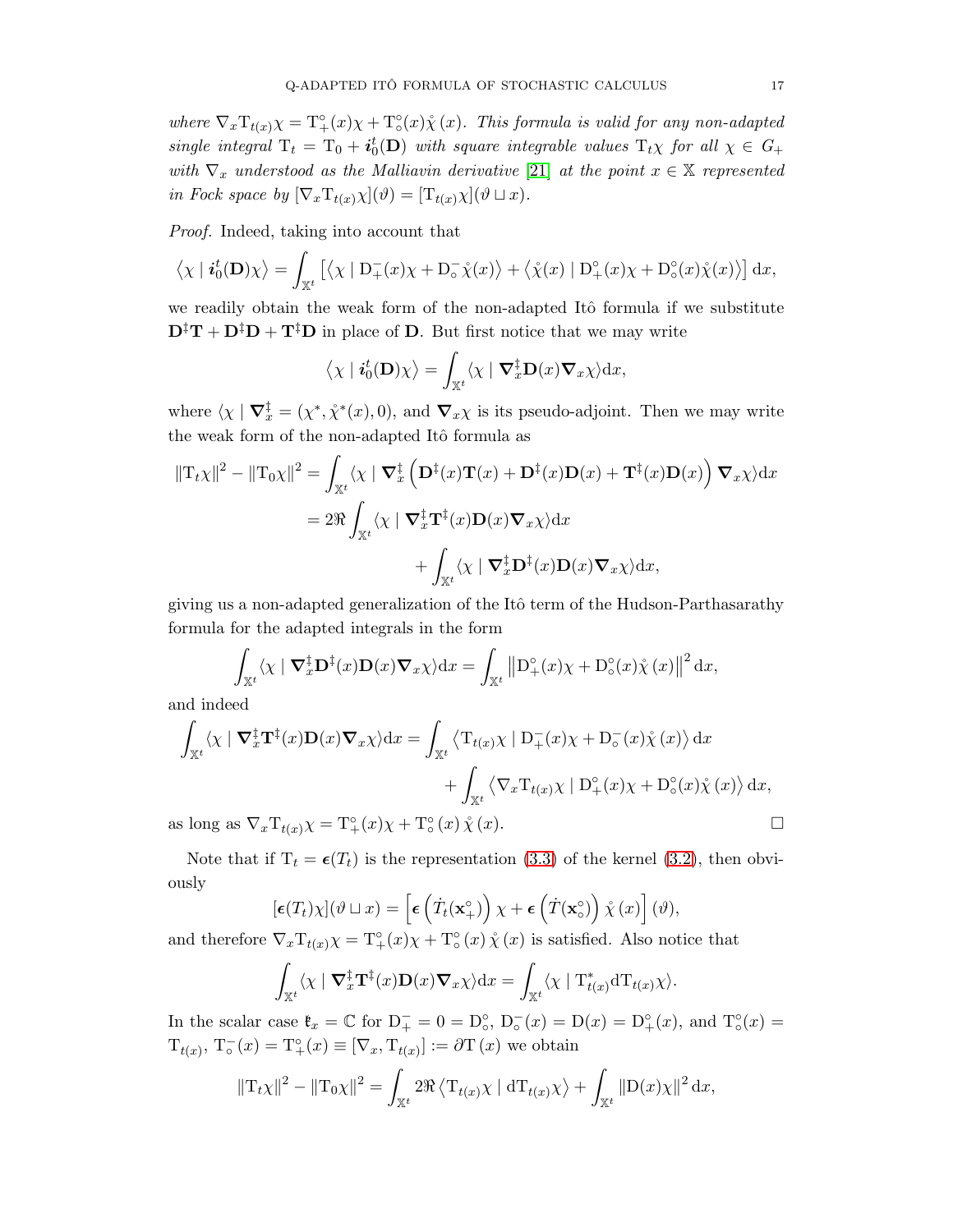where the first term may be decomposed into the form

<span id="page-17-0"></span>
$$
\int_{\mathbb{X}^t} 2\Re \langle \mathrm{T}_{t(x)} \chi | \mathrm{d}\mathrm{T}_{t(x)} \chi \rangle = \int_{\mathbb{X}^t} 2\Re \langle \chi | \nabla_x^{\ddagger} \Big( \mathrm{T}_{t(x)}^* \otimes \mathbf{I}(x) \Big) \mathbf{D}(x) \nabla_x \chi \rangle \mathrm{d}x + \int_{\mathbb{X}^t} 2\Re \langle \partial \mathrm{T}(x) \chi | \mathrm{D}(x) \chi \rangle.
$$
\n(6.2)

The second term of [\(6.2\)](#page-17-0) vanishes in the adapted case, and the first term is the adapted contribution corresponding to  $\mathbf{T}(x) = T_{t(x)} \otimes \mathbf{I}(x)$ . This gives the Itô formula for the normally-ordered non-adapted integral

$$
T_t - T_0 = \int_{\mathbb{X}^t} (\Lambda_o^+(\mathrm{d}x)D(x) + D(x)\Lambda_o^{\circ}(\mathrm{d}x)) = \int_{\mathbb{X}^t} dT_{t(x)}
$$

with respect to the Wiener stochastic measure  $w(\triangle)$ ,  $\triangle \in \mathfrak{F}_{\mathbb{X}}$ , which is represented in  $\mathcal{G}_*$  by commuting operators  $\widehat{w}(\Delta) = \Lambda_o^+(\Delta) + \Lambda_o^{\circ}(\Delta)$ . Consider a particular case when the operators  $T_0$ ,  $\mathbf{D}(x)$ , and consequently  $T_t$  are multiplications by anticipating functions  $T_0(w)$ ,  $D(x, w)$ , and  $T_t(w)$ , of w, that is,  $T_0 = T_0(\widehat{w})$ ,  $D(x) = D(x, \widehat{w})$ , and  $T_t = T_t(\widehat{w})$ . Then the operators  $\partial T(x) = [\nabla_x, T_{t(x)}] = \epsilon(T_{t(x)}(x))$  are defined by the Malliavin derivative  $\dot{T}_t(x,w)|_{t=t(x)}$  as the Wiener representation of the point split  $\dot{T}_{t(x)}(x,\vartheta) = T_{t(x)}(x \sqcup \vartheta)$  of operator-valued kernels in the multiple stochastic integral

$$
T_t(w) = \int T_t(\vartheta) w(\mathrm{d}\vartheta) \equiv I_w(T_t).
$$

In this particular case [\(6.1\)](#page-15-1) was also obtained by Nualart in [\[23\]](#page-19-11). Note that in the weak form we can write  $\partial T(x)^*D(x)=\nabla_x^{\ddagger}\partial T(x)^{\ddagger}D(x)\nabla_x$ , where

$$
\partial \mathcal{T}(x) := \left[ \begin{array}{ccc} 0 & \partial \mathcal{T}(x) & 0 \\ 0 & 0 & \partial \mathcal{T}(x) \\ 0 & 0 & 0 \end{array} \right].
$$

We note that in the Q-adapted case we always have  $\mathbf{T}(x) = T_{t(x)} \otimes \mathbf{Q}(x)$  with  $Q_{\circ}^{\circ}(x) = Q(x), Q_{-}^{-}(x) = 1 = Q_{+}^{+}(x)$  and otherwise  $Q_{\nu}^{\mu}(x) = 0$ . Obviously, the product  $T_t^*T_t$  for Q-adapted process  $T_t$  remains Q-adapted iff Q is orthoprojector  $Q = Q^*Q = Q^*$ . Note that if  $Q \neq I$  then the operator  $\partial T = [\nabla_x, T_{t(x)}] \neq 0$ . However, we may replace this commutator with the Q-commutator

$$
[\nabla_x, \mathrm{T}_{t(x)}]_{\mathrm{Q}} := \nabla_x \mathrm{T}_{t(x)} - \mathrm{Q}(x) \mathrm{T}_{t(x)} \nabla_x,
$$

which vanishes when  $T_t$  is Q-adapted.

**Corollary 1.** The quantum stochastic process  $T_t = \epsilon(T_t)$  is Q-adapted if and only if the kernel process  $T_t$  is Q-adapted in the sense that

$$
T_t(\sigma, \varkappa, \tau) = \int T_t \begin{pmatrix} \vartheta, & \tau \\ \sigma, & \varkappa \end{pmatrix} d\vartheta = T_t(\sigma^t, \varkappa^t, \tau^t) \otimes \delta_{\varnothing}(\sigma_{[t)} Q^{\otimes}(\varkappa_{[t]}) \delta_{\varnothing}(\tau_{[t}),
$$

where  $\delta_{\emptyset}(\varkappa) = 1$  if  $\varkappa = \emptyset$ ,  $\delta_{\emptyset}(\varkappa) = 0$  if  $\varkappa \neq \emptyset$ ,  $\varkappa^t = \varkappa \cap \mathbb{X}^t$ ,  $\varkappa_{\mathfrak{l}t} = \{x \in \varkappa : t(x) \geq t\}$ . The quantum-stochastic Itô formula  $(5.3)$  for such processes can be written in the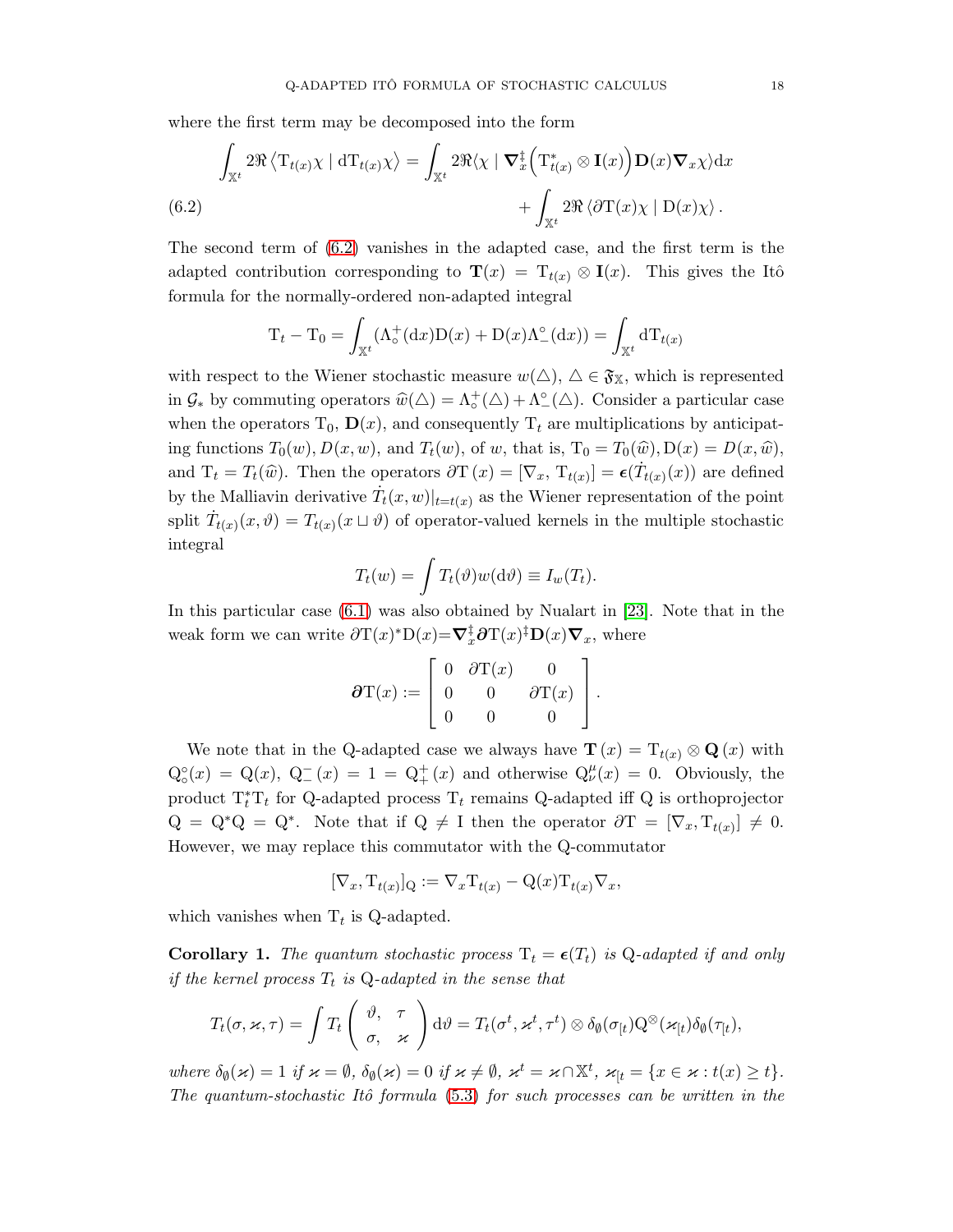strong form

$$
T_t^*T_t - T_0^*T_0 = \int_{\mathbb{X}^t} (T_{t(x)}^* dT(x) + dT^*(x)T_{t(x)} + dT^*(x)dT(x))
$$
  
=  $i_0^t(T_+^{\dagger}T_+ - T^*T \otimes \mathbf{Q}^{\dagger}\mathbf{Q}),$ 

where  $\mathbf{Q}(x) = [Q^{\mu}_{\nu}(x)]$  is the block-diagonal operator  $Q^{-} = 1 = Q^{+}_{+}$ ,  $Q^{\circ}_{0} = Q$ , and

$$
dT(x) = \Lambda(\mathbf{D}, dx), dT^*(x) = \Lambda(\mathbf{D}^{\ddagger}, dx),
$$

$$
dT^*(x)dT(x) = \Lambda(\mathbf{D}^{\ddagger}\mathbf{D}, dx).
$$

This can be written in the weak form [\(6.1\)](#page-15-1), where  $\nabla_x T_{t(x)} \chi = [T_{t(x)} \otimes Q(x)] \chi(x)$ .

**Remark.** Let the quantum stochastic process  $T_t = \epsilon(T_t)$  be given by the multiple QS integral of the kernel  $M = \epsilon(M)$  such that  $T_t = \nu_0^t(M)$ , then  $T_t$  is Q-adapted if and only if  $M(v) = M(v) \otimes Q^{\otimes}$  up to equivalence with respect to some  $\star$ -kernel N satisfying null condition  $\boldsymbol{\nu}_0^t(\boldsymbol{\vartheta},N) = 0 \ \forall \ \vartheta \in \mathcal{X}$ , such that

(6.3) 
$$
T_t(\boldsymbol{\vartheta}) = T_t(\boldsymbol{\vartheta}^t) \otimes Q(\boldsymbol{\vartheta}_{[t}) \Leftrightarrow M(\boldsymbol{v},\boldsymbol{\varkappa}) = M(\boldsymbol{v}) \otimes Q(\boldsymbol{\varkappa}) + N(\boldsymbol{v},\boldsymbol{\varkappa}),
$$

for all  $t > 0$ , and for all chain-tables  $\boldsymbol{v} \sqcup \boldsymbol{\varkappa} = \boldsymbol{\vartheta} = \boldsymbol{\vartheta}^t \sqcup \boldsymbol{\vartheta}_{[t]}$  with  $\boldsymbol{\vartheta}^t = \boldsymbol{\vartheta} \cap \mathbb{X}^t$ ,  $\mathbf{\vartheta}_{[t]} = \mathbf{\vartheta} \cap \mathbb{X}_{[t]}$ , and  $\mathbf{\vartheta}_{[t]} = \varkappa_{[t]} \subseteq \varkappa$ , and we have identified  $M(\mathbf{v}) \equiv M(\mathbf{v}, \mathbf{\varnothing})$ .

If the integral kernel is of the form  $M \otimes Q$  then it follows trivially that the process  $T_t$  is Q-adapted. Now consider the Q-Meyer transform of  $T_t$  given as

$$
M_t(\boldsymbol{v}) = \sum_{\boldsymbol{\sigma} \sqcup \boldsymbol{\tau} = \boldsymbol{v}} T_t(\boldsymbol{\sigma}) \otimes [-Q](\boldsymbol{\tau}),
$$

where  $\boldsymbol{\sigma} = (\sigma^{\mu}_{\nu}), \, \boldsymbol{\tau} = (\tau^{\mu}_{\nu}), \, \sigma^{\mu}_{\nu}, \tau^{\mu}_{\nu} \in \mathcal{X}$ , and  $[-Q](\varkappa) := \otimes_{\boldsymbol{x} \in \varkappa} - Q(\boldsymbol{x})$ , then it follows that  $T_t$  is given by the Q-Möbius transform

$$
T_t(\boldsymbol{\vartheta}) = \sum_{\boldsymbol{v} \subseteq \boldsymbol{\vartheta}^t} M_t(\boldsymbol{v}) \otimes Q(\boldsymbol{\vartheta} \setminus \boldsymbol{v}),
$$

that is  $T_t = \nu_0^t(M_t \otimes Q)$ . Now suppose that there is another kernel M' such that we have  $T_t = \nu_0^t(M')$ , then by linearity of  $\nu_0^t$  we find that  $\nu_0^t(M_t \otimes Q - M') = 0$ , thus indeed  $M' = M_t \otimes Q + N$ , where  $\nu_0^t(N) = 0$ . Notice however that we now have the Maassen-Meyer kernel  $M_t$  depending on the terminal time t.

### <span id="page-18-0"></span>**REFERENCES**

- <span id="page-18-1"></span>[1] Accardi, L. and Fagnola, F.: Stochastic Integration 1303, Springer-Verlag, Berlin Heidelberg New York , 1988.
- <span id="page-18-2"></span>[2] Accardi, L. and Quaegebeur, J.: The Itô Algebra of Quantum Guassian Fields, J. Funct. Anal. 85 (1989) 213–263.
- <span id="page-18-4"></span>[3] Belavkin, V. P. and Brown, M. F.: Q-adapted Quantum Stochastic Integrals and Differentials in Fock Scale (2010), in: Proc. 14th Workshop on Non-commutative Harmonic Analysis, Banach Center Publications.
- <span id="page-18-3"></span>[4] Belavkin, V. P.: A New Form and ∗-Algebraic Structure of Quantum Stochastic Integrals in Fock Space, in: Rendiconti del Seminario Matematico e Fisico di Milano LVIII (1988), Milan.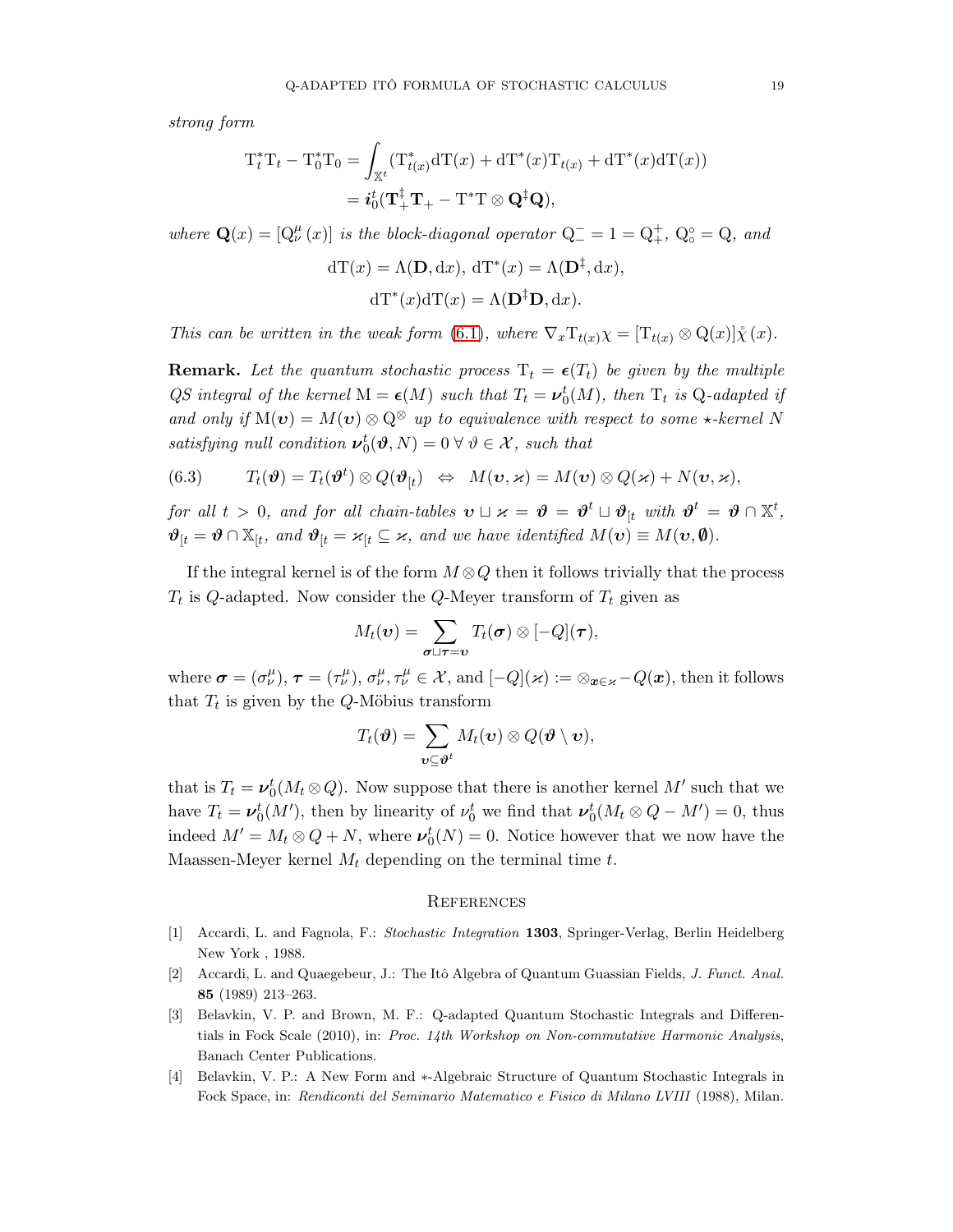- <span id="page-19-7"></span>[5] Belavkin, V. P.: Non-Demolition Measurements, Non-Linear Filtering, and Dynamic Programming of Quantum Stochastic Processes (1988), in: Proc. of Bellman Continuum Workshop.
- [6] Belavkin, V. P.: Optimal Non-Linear Filtering of Quantum Signals, in: Proc. 9th Conference on Coding Theory and Information Transmission (1988) 342–345, University of Odessa.
- <span id="page-19-5"></span>[7] Belavkin, V. P.: Stochastic Calculus of Quantum Input-Output Processes and Non-Demolition Filtering, J. Soviet. Math. 56 (1991).
- [8] Belavkin, V. P.: A Quantum Stochastic Calculus in Fock Space of Input and Output Non-Demolition Processes 1442, Springer-Verlag, Berlin Heidelberg New York, 1990.
- <span id="page-19-8"></span>[9] Belavkin, V. P.: Continuous Non-Demolition Observation, Quantum Filtering, and Optimal Estimation, in: Proc. Quantum Aspects of Optical Communication (1990), Paris.
- <span id="page-19-17"></span>[10] Belavkin, V. P.: Chaotic States and Stochastic Integration in Quantum Systems, Russian Math. Surveys 47 (1992) 53–116.
- <span id="page-19-0"></span>[11] Belavkin, V. P.: A Quantum Non-Adapted Itô Formula and Stochastic Analysis in Fock Scale, J. Funct. Anal. 102 (1991) 414–447.
- <span id="page-19-6"></span>[12] Belavkin, V. P.: Quantum Stochastic Calculus and Quantum Non-Linear Filtering, J. Multivariate Analysis 42 (1992) 171–201.
- <span id="page-19-10"></span>[13] Belavkin, V. P.: Chaotic States and Stochastic Integration in Quantum Systems, Russian Math. Surveys 1 (1992), 53–116.
- <span id="page-19-14"></span>[14] Berezanski, M. and Kondrat'ev, G.: Spectral Methods in Infinite Dimensional Analysis,: (1998) Naukova Dumka, Kiev.
- <span id="page-19-4"></span>[15] Evans, M. P. and Hudson, R. L.: Multidimensional Quantum Diffusions 1303, Springer-Verlag, Berlin Heidelberg New York, 1988.
- <span id="page-19-16"></span>[16] Guichardet, A.: Symmetric Hilbert Spaces and Related Topics, Springer-Verlag, Berlin Heidelberg New York, 1972.
- <span id="page-19-12"></span>[17] Hida, T.: Brownian Motion, Springer-Verlag, Berlin Heidelberg New York, 1980.
- <span id="page-19-1"></span>[18] Hudson, R. L. and Parathasarathy, K. R.: Quantum Itô Formula and Stochastic Evolutions, Comm. in Math. Phys. (1984).
- <span id="page-19-3"></span>[19] Lindsay, J. M. and Maassen, H.: The Stochastic Calculus of Bose Noise, in: CWI syllabus 32 (1992), Centre for Mathematics and Computer science, Amsterdam.
- <span id="page-19-15"></span>[20] Lindsay, J. M.: On Set Convolutions and Integral-Sum Kernel Operators, in: Proc. Int. Conf. on Probability Theory and Mathematical Statistics (1990), Vilnius.
- <span id="page-19-18"></span>[21] Malliavin, P.: Stochastic Calculus of Variations and Hypoelliptic Operators, Proc. Int. Sym. on Stochastic Differential Equantions (1978) 195–293, New York.
- <span id="page-19-2"></span>[22] Meyer, P. A.: Eléments de Probabilités Quantiques, 1247, Springer-Verlag, Berlin Heidelberg New York, 1987.
- <span id="page-19-11"></span>[23] Nualart, D. and Pardoux, E.: Stochastic Calculus with Anticipating Integrals, Prob. Theory Related Fields (1988).
- <span id="page-19-9"></span>[24] Parathasarathy, K. R. and Sinha, K. B.: Stochastic Integral Representation of Bounded Quantum Martingales in Fock Space, J. Funct. Anal. 67 (1986) 126–151.
- <span id="page-19-13"></span>[25] Kondratiev, Yu. G., Leukert, P., Potthoff, J., Streit, L., and Westerkamp, W.: Generalized Functionals in Gaussian Spaces: The Characterization Theorem Revisited, J. Funct. Anal. 141 (1996) 301–318.
- [26] Skorokhod, A. V.: On A Generalization of The Stochastic Integral, Theory Prob. Appl. 20 (1975) 219–233.